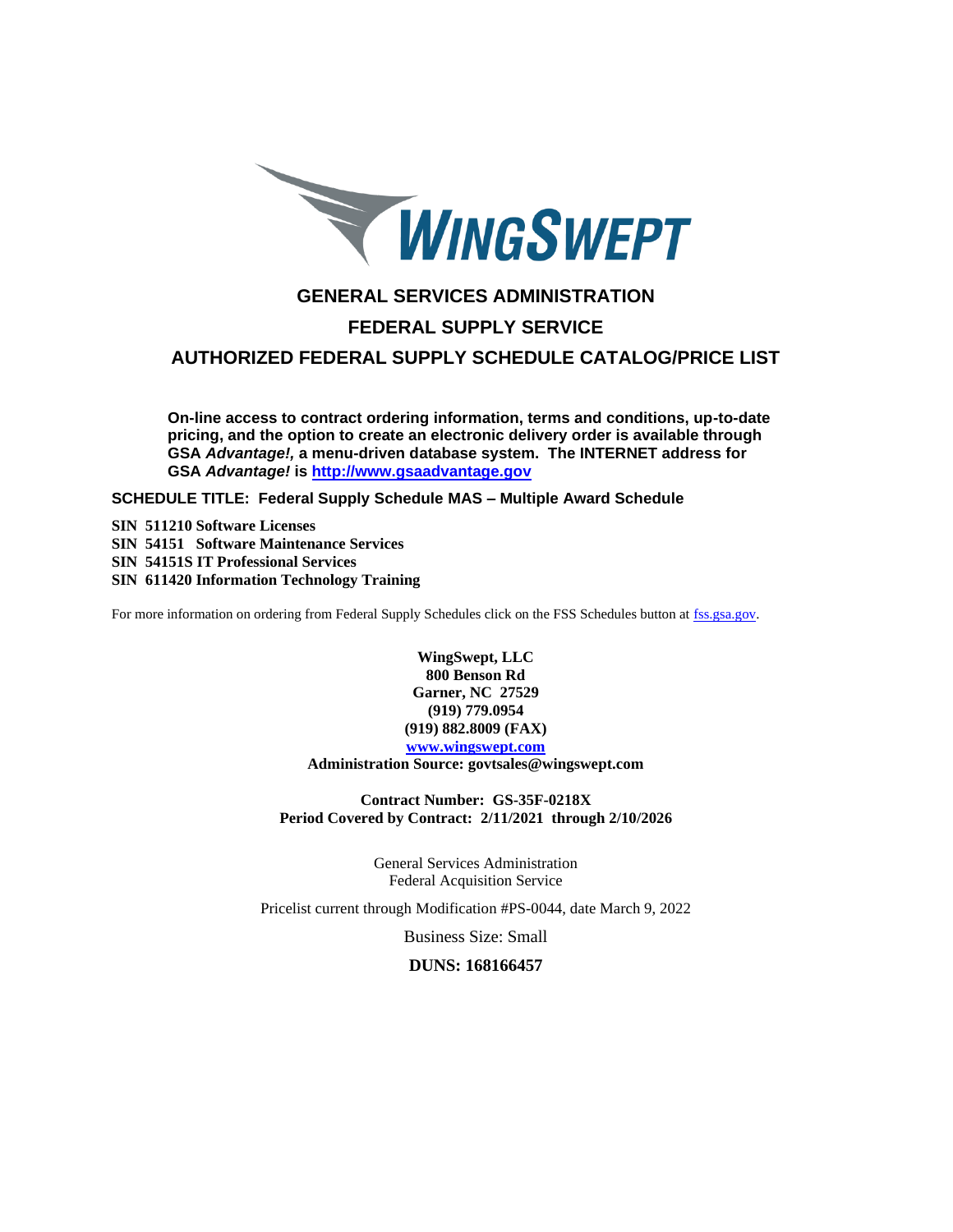# CUSTOMER INFORMATION:

# 1a. **TABLE OF AWARDED SPECIAL ITEM NUMBERS (SINs)**

| <b>SIN</b> | <b>DESCRIPTION</b>                     |
|------------|----------------------------------------|
| 511210     | Software Licenses                      |
| 54151      | <b>Software Maintenance Services</b>   |
| 611420     | <b>Information Technology Training</b> |
| 54151S     | <b>IT Professional Services</b>        |

# 1b. **DESCRIPTION OF IT PROFESSIONAL SERVICES AND PRICE FOR EACH SIN:**

# **(Government hourly rate to include IFF) \*\*see Page [16](#page-15-0) pricing**

# **2. MAXIMUM ORDER (All dollar amounts are exclusive of any discount for prompt payment.)**

a. The Maximum Order value for the following Special Item Numbers (SINs) is \$500,000:

Special Item Number 511210 - Software Licenses Special Item Number 54151 - Software Maintenance Services Special Item Number 54151ECOM - Electronic Commerce and Subscription Services Specail Item Number 54151S – IT Professional Services

b. The Maximum Order value for the following Special Item Numbers (SINs) is \$25,000:

Special Item Number 611420 - Information Technology Training

- **3. MINIMUM ORDER:** The minimum dollar value of orders to be issued is \$250.00.
- **4. GEOGRAPHIC COVERAGE:** Domestic, 48 States, Alaska, Hawaii, Puerto Rico, Washington DC, and US Territories.
- **5. POINT(S) OF PRODUCTION:** 800 Benson Rd Garner, NC 27529
- **6. DISCOUNT FROM LIST PRICES:** Net GSA pricing is listed in attached Price List. Basic discounts have been deducted.
- **7. QUANTITY DISCOUNT(S):** None
- **8. PROMPT PAYMENT TERMS:** Prompt Payment: .5% 10 days from receipt of invoice or date of acceptance, whichever is later.
- **9a. Government Purchase Cards are accepted at or below the micropurchase threshold.**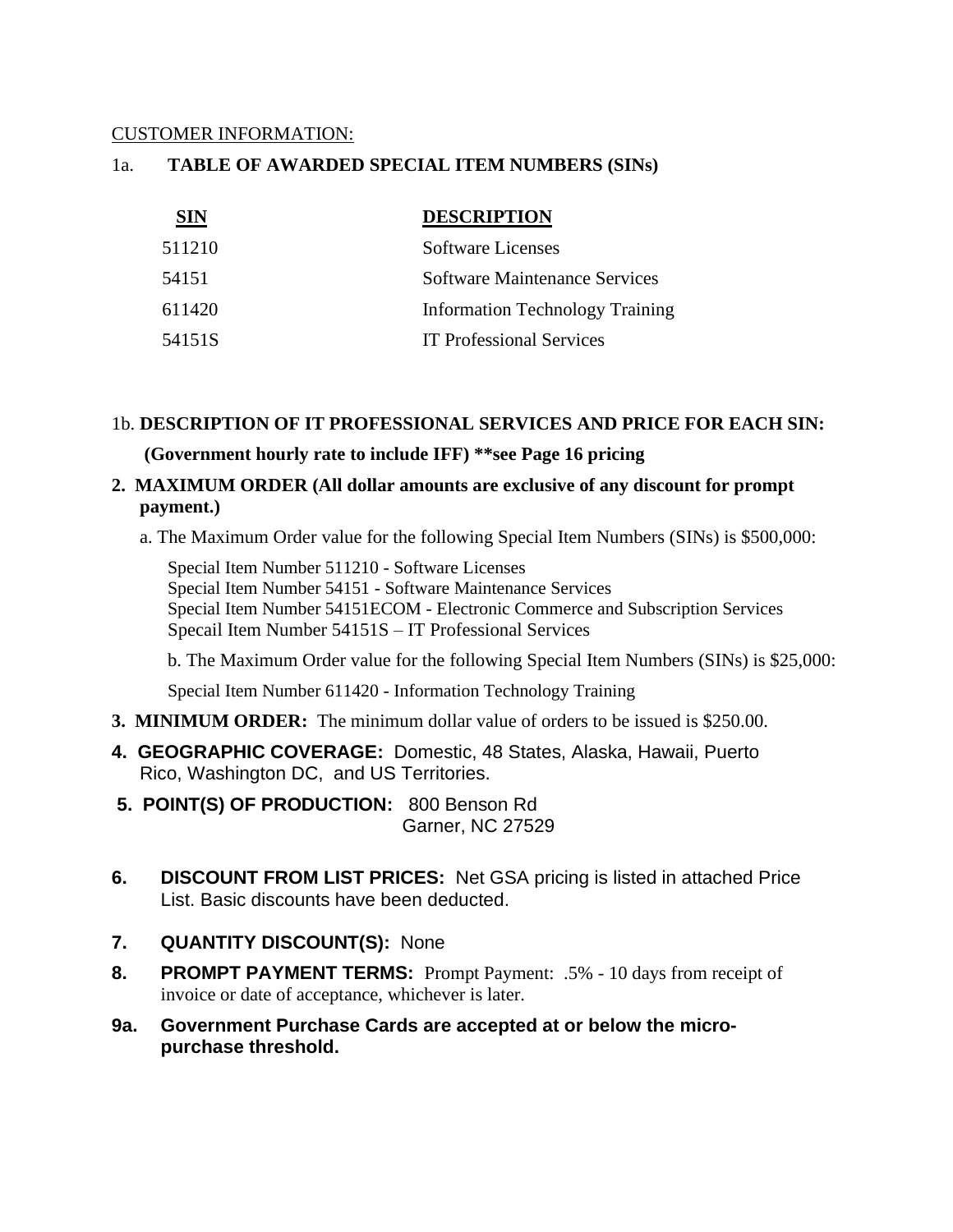# **9b. Government Purchase Cards are accepted above the micro-purchase threshold.**

**10. FOREIGN ITEMS:** None.

# **11a. TIME OF DELIVERY:**

| SPECIAL ITEM NUMBER (SIN) | DELIVERY TIME (Days ARO) |
|---------------------------|--------------------------|
| SIN 511210                | 5 Days                   |
| SIN 54151                 | 5 Days                   |
| SIN 611420                | 60 Days                  |
| SIN 54151S                | 60 Days                  |

- **11b. EXPEDITED DELIVERY:** Expedited delivery is not offered under the contract, but may be negotiated by the Ordering Activity on a per-order basis.
- **11c. OVERNIGHT AND 2-DAY DELIVERY:** Overnight and 2-day delivery are not offered under the contract, but may be negotiated by the Ordering Activity on a per-order basis.
- **11d. URGENT REQUIRMENTS:** Customer are encouraged to contact the contractor for the purpose of requesting accelerated delivery.
- **12. FOB POINT:** DESTINATION.

# **13a. ORDERING ADDRESS:**

WingSwept 800 Benson Rd Garner, NC 27529 Telephone: (919) 600-5102 Fax: (919) 882-8009

**13b. ORDERING PROCEDURES:** For supplies and services, the ordering procedures, information on Blanket Purchase Agreements (BPA's) are found in Federal Acquisition Regulation (FAR) 8.405-3.

# **14. PAYMENT ADDRESS:**

WingSwept 800 Benson Rd Garner, NC 27529 Telephone: (919) 600-5102 Fax: (919) 882-8009

- **15. WARRANTY PROVISION:** (see #2 & #3 under the below terms and condtions for SIN 511210 and 54151
- **16. EXPORT PACKING CHARGES: Not applicable.**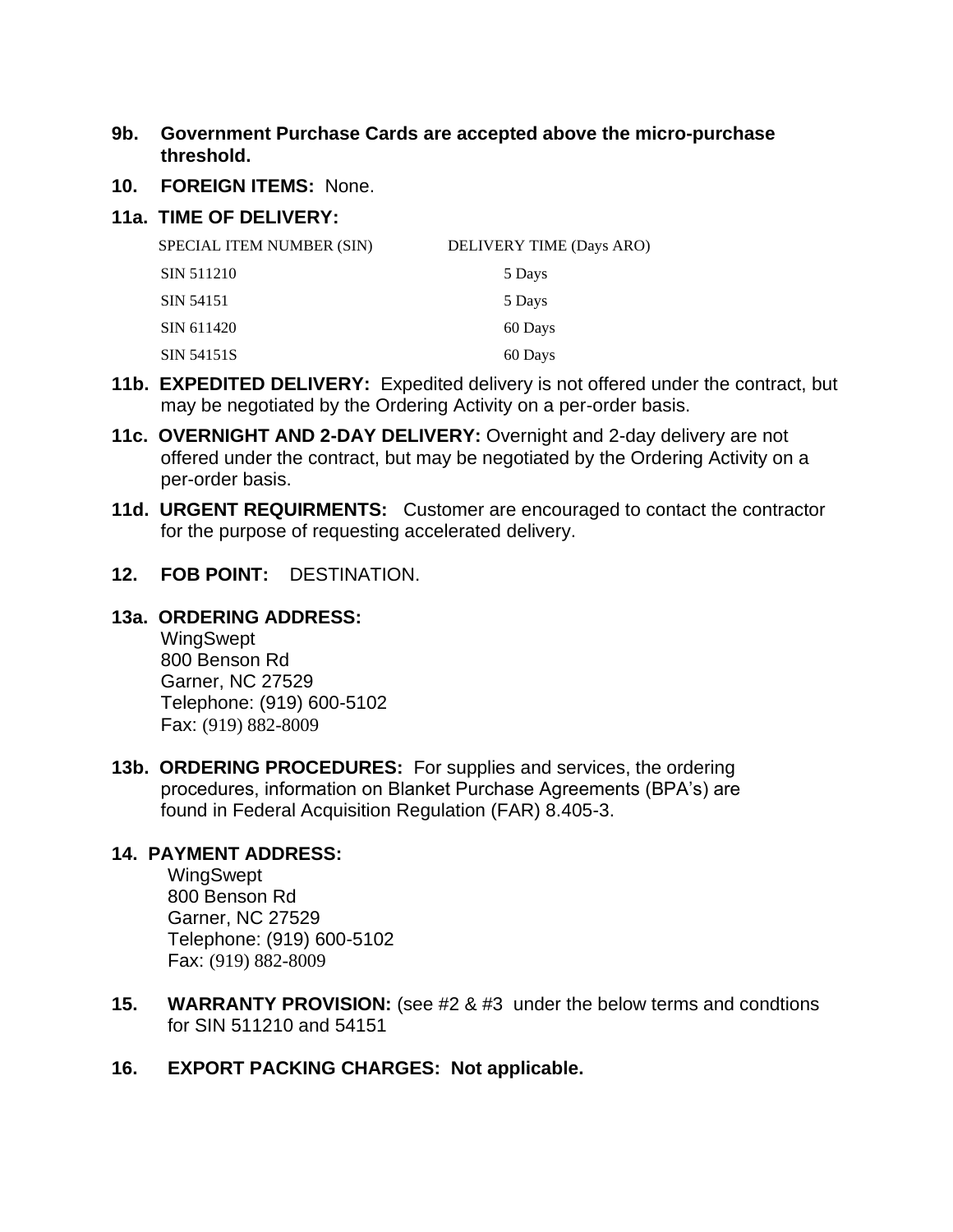- **17. TERMS AND CONDITIONS OF GOVERNMENT PURCHASE CARD ACCEPTANCE:** Accepted below, at, and above the micro-purchase threshold.
- **18. TERMS AND CONDITIONS OF RENTAL, MAINTENANCE, AND REPAIR (IF APPLICABLE): N/A**
- **19. TERMS AND CONDITIONS OF INSTALLATION (IF APPLICABLE): N/A**
- **20. TERMS AND CONDITIONS OF REPAIR PARTS INDICATING DATE OF PARTS PRICE LISTS AND ANY DISCOUNTS FROM LIST PRICES (IF AVAILABLE): N/A**
- **20a. TERMS AND CONDITIONS FOR ANY OTHER SERVICES (IF APPLICABLE): N/A**
- **21. LIST OF SERVICE AND DISTRIBUTION POINTS (IF APPLICABLE): N/A**
- **22. LIST OF PARTICIPATING DEALERS (IF APPLICABLE): N/A**
- **23. PREVENTIVE MAINTENANCE (IF APPLICABLE): N/A**
- **24a. SPECIAL ATTRIBUTES SUCH AS ENVIRONMENTAL ATTRIBUTES (e.g. recycled content, energy efficiency, and/or reduced pollutants): N/A**
- **24b.** If applicable, indicate that Section 508 compliance information is available on Electronic and Information Technology (EIT) supplies and services and show where full details can be found (e.g. contractor's website or other location.) The EIT standards can be found at: www.Section508.gov/ : **YES**
- **25.** DUNS NUMBER: **168166457**
- **26. NOTIFICATION REGARDING REGISTRATION IN SYSTEM OF AWARD MANAGEMENT (SAM) DATABASE:** Active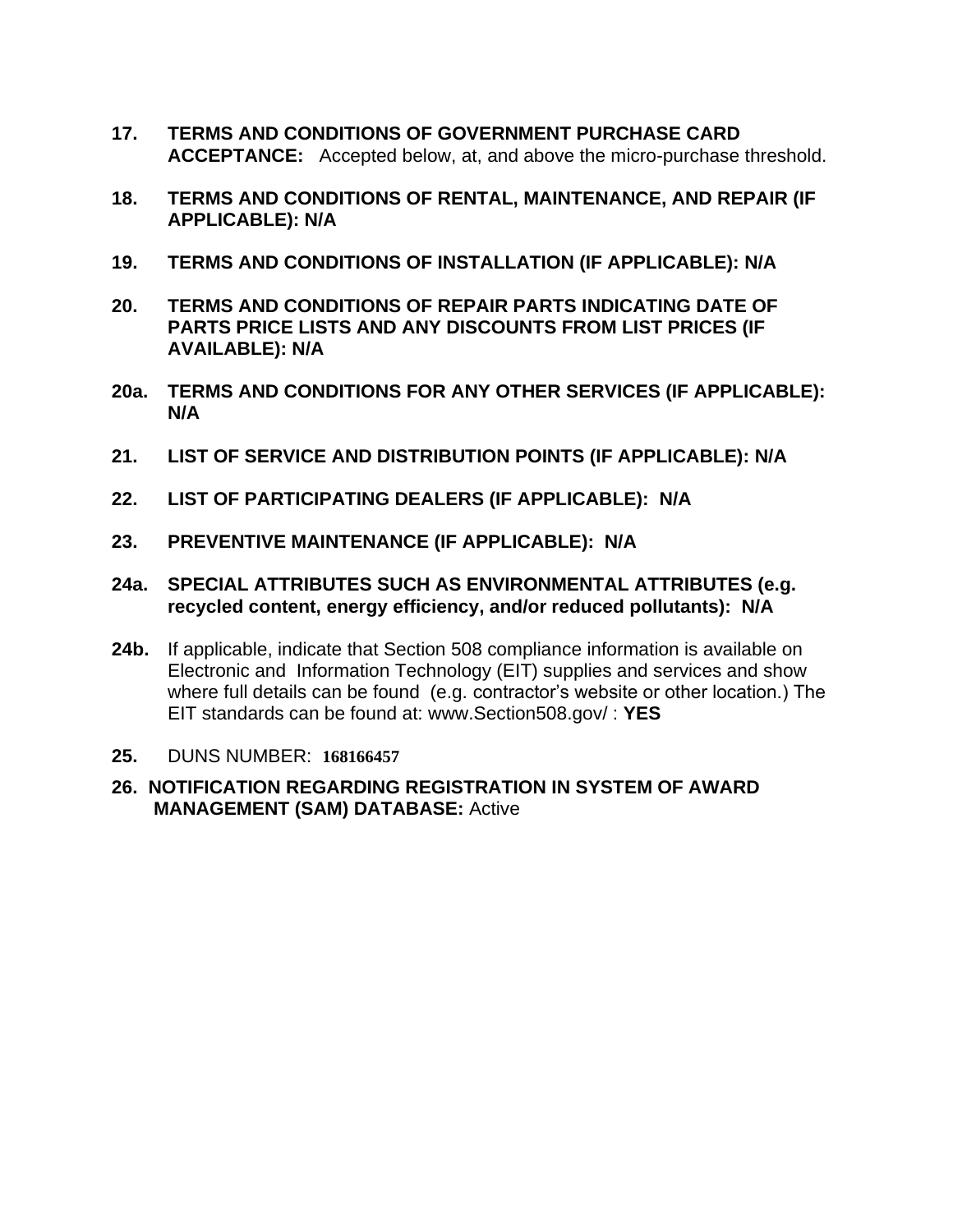# **TERMS AND CONDITIONS APPLICABLE TO PERPETUAL SOFTWARE LICENSES (SPECIAL ITEM NUMBER 511210) AND MAINTENANCE AS A SERVICE (SPECIAL ITEM NUMBER 54151) OF GENERAL PURPOSE COMMERCIAL INFORMATION TECHNOLOGY SOFTWARE**

## **1. INSPECTION/ACCEPTANCE**

The Contractor shall only tender for acceptance those items that conform to the requirements of this contract. The ordering activity reserves the right to inspect or test any software that has been tendered for acceptance. The ordering activity may require repair or replacement of nonconforming software at no increase in contract price. The ordering activity must exercise its postacceptance rights (1) within a reasonable time after the defect was discovered or should have been discovered; and (2) before any substantial change occurs in the condition of the software, unless the change is due to the defect in the software.

## **2. GUARANTEE/WARRANTY**

a. Unless specified otherwise in this contract, the Contractor's standard commercial terms and conditions/ guarantee/warranty as stated below will apply to this contract.

## **See Appendix A: CMTS License Agreement**

- b. The Contractor warrants and implies that the items delivered hereunder are merchantable and fit for use for the particular purpose described in this contract.
- c. Limitation of Liability. Except as otherwise provided by an express or implied warranty, the Contractor will not be liable to the ordering activity for consequential damages resulting from any defect or deficiencies in accepted items.

#### **3. TECHNICAL SERVICES**

The Contractor, without additional charge to the ordering activity, shall provide a hot line technical support number (919) 600.5102 for the purpose of providing user assistance and guidance in the implementation of the software. The technical support number is available from 9 am to 4 pm (Eastern Time) Monday – Friday.

#### **4. SOFTWARE MAINTENANCE**

a. Software maintenance as it is defined: (select software maintenance type) :

X 1. Software Maintenance as a Product (SIN 54151)

Software maintenance as a product includes the publishing of bug/defect fixes via patches and updates/upgrades in function and technology to maintain the operability and usability of the software product. It may also include other no charge support that are included in the purchase price of the product in the commercial marketplace. No charge support includes items such as user blogs, discussion forums, on-line help libraries and FAQs (Frequently Asked Questions), hosted chat rooms, and limited telephone, email and/or web-based general technical support for user's self diagnostics.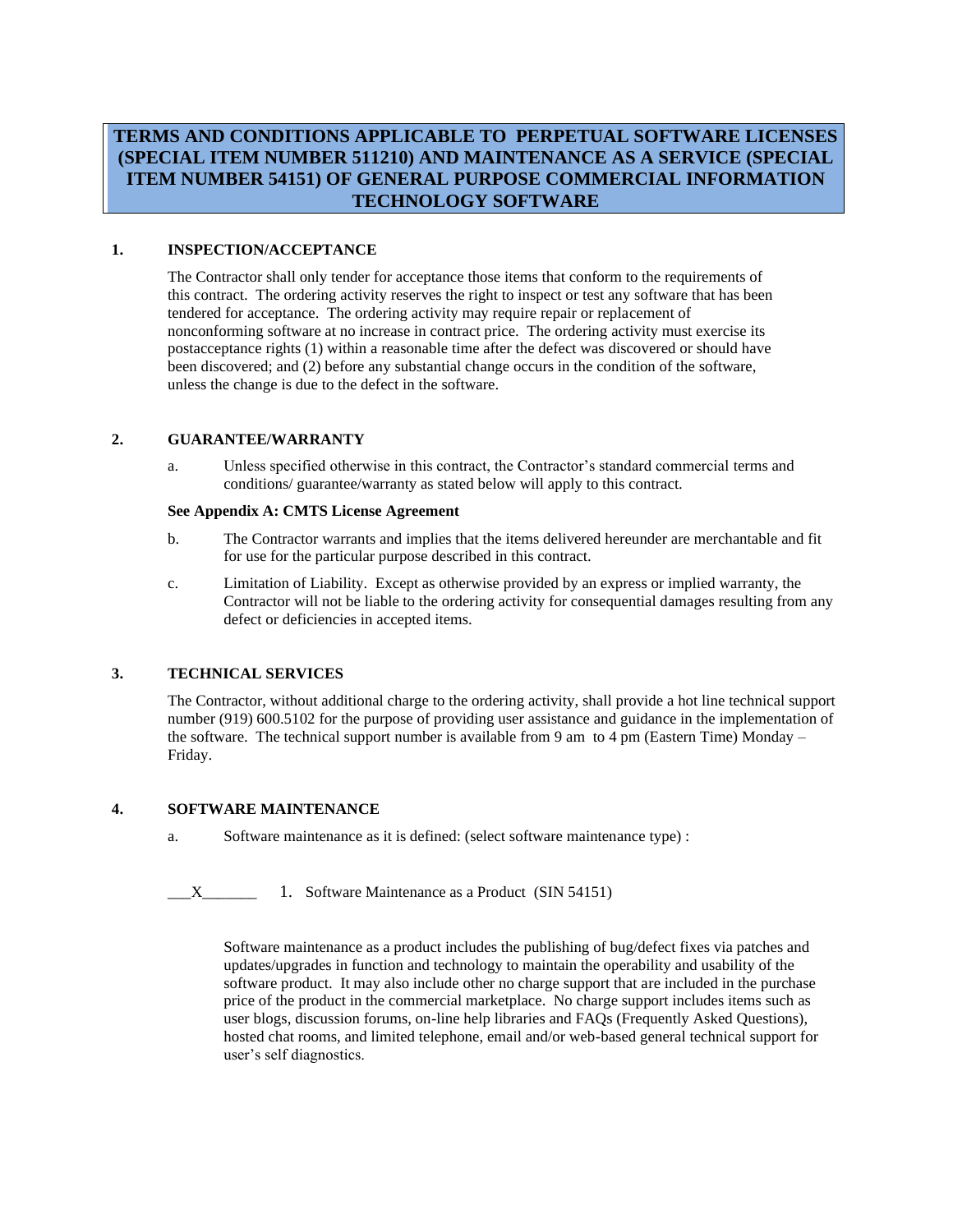Software maintenance as a product does NOT include the creation, design, implementation, integration, etc. of a software package. These examples are considered software maintenance as a service.

Software Maintenance as a product is billed at the time of purchase.

## **5. PERIODS OF MAINTENANCE (SIN 54151)**

- a. The Contractor shall honor orders for periods for the duration of the contract period or a lessor period of time.
- b. Maintenance may be discontinued by the ordering activity on thirty (30) calendar days written notice to the Contractor.
- c. Annual Funding. When annually appropriated funds are cited on an order for maintenance, the period of the maintenance shall automatically expire on September 30 of the contract period, or at the end of the contract period, whichever occurs first. Renewal of the maintenance orders citing the new appropriation shall be required, if the maintenance is to be continued during any remainder of the contract period.
- d. Cross-Year Funding Within Contract Period. Where an ordering activity's specific appropriation authority provides for funds in excess of a 12 month (fiscal year) period, the ordering activity may place an order under this schedule contract for a period up to the expiration of the contract period, notwithstanding the intervening fiscal years.
- e. Ordering activities should notify the Contractor in writing thirty (30) calendar days prior to the expiration of an order, if the maintenance is to be terminated at that time. Orders for the continuation of maintenance will be required if the maintenance is to be continued during the subsequent period.

## **6. UTILIZATION LIMITATIONS - (SIN 511210, SIN 54151)**

- a. Software acquisition is limited to commercial computer software defined in FAR Part 2.101.
- b. When acquired by the ordering activity, commercial computer software and related documentation so legend shall be subject to the following:
	- (1) Title to and ownership of the software and documentation shall remain with the Contractor, unless otherwise specified.
	- (2) Software licenses are by site and by ordering activity. An ordering activity is defined as a cabinet level or independent ordering activity. The software may be used by any subdivision of the ordering activity (service, bureau, division, command, etc.) that has access to the site the software is placed at, even if the subdivision did not participate in the acquisition of the software. Further, the software may be used on a sharing basis where multiple agencies have joint projects that can be satisfied by the use of the software placed at one ordering activity's site. This would allow other agencies access to one ordering activity's database. For ordering activity public domain databases, user agencies and third parties may use the computer program to enter, retrieve, analyze and present data. The user ordering activity will take appropriate action by instruction, agreement, or otherwise, to protect the Contractor's proprietary property with any third parties that are permitted access to the computer programs and documentation in connection with the user ordering activity's permitted use of the computer programs and documentation. For purposes of this section, all such permitted third parties shall be deemed agents of the user ordering activity.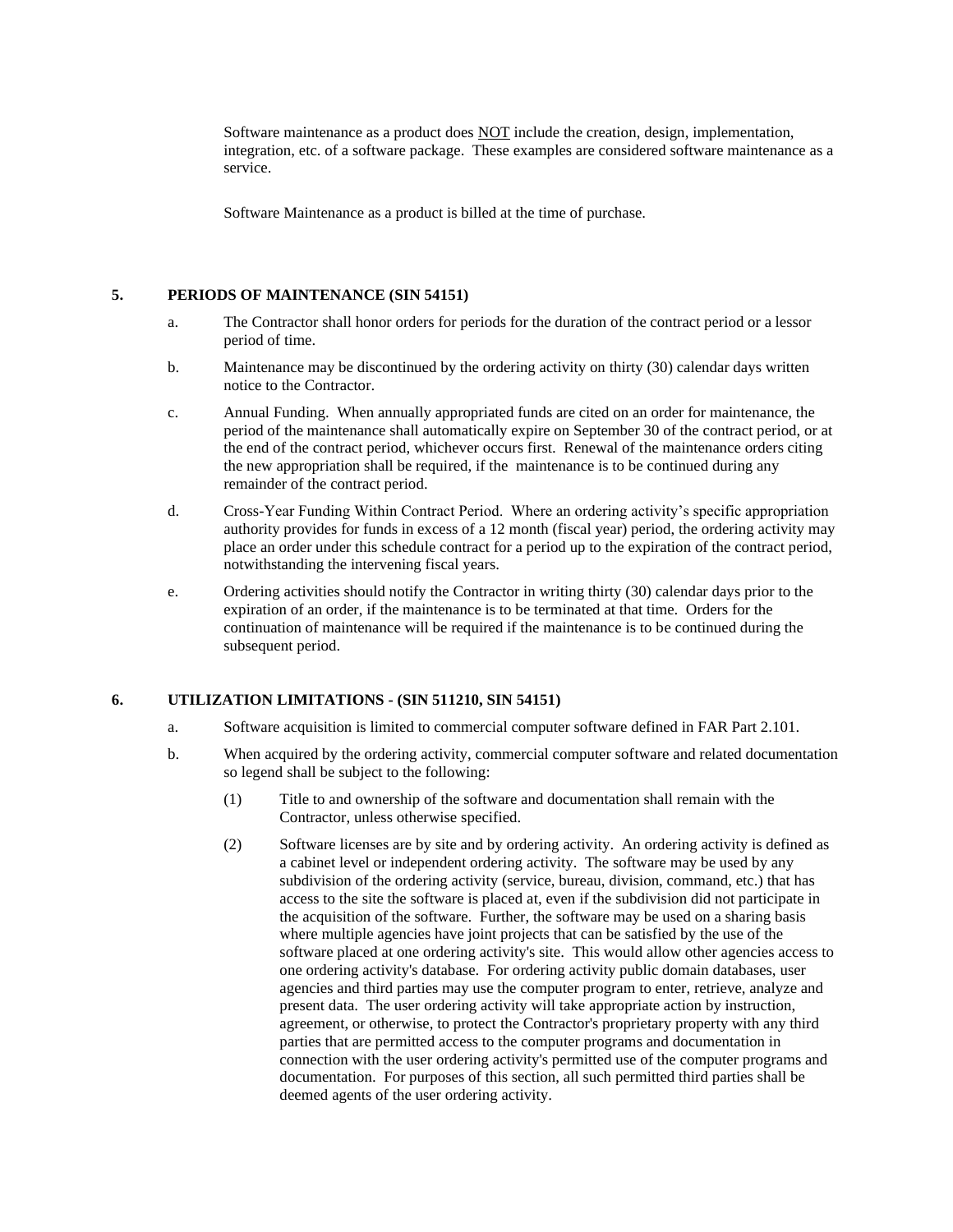- (3) Except as is provided in paragraph 8.b(2) above, the ordering activity shall not provide or otherwise make available the software or documentation, or any portion thereof, in any form, to any third party without the prior written approval of the Contractor. Third parties do not include prime Contractors, subcontractors and agents of the ordering activity who have the ordering activity's permission to use the licensed software and documentation at the facility, and who have agreed to use the licensed software and documentation only in accordance with these restrictions. This provision does not limit the right of the ordering activity to use software, documentation, or information therein, which the ordering activity may already have or obtains without restrictions.
- (4) The ordering activity shall have the right to use the computer software and documentation with the computer for which it is acquired at any other facility to which that computer may be transferred, or in cases of Disaster Recovery, the ordering activity has the right to transfer the software to another site if the ordering activity site for which it is acquired is deemed to be unsafe for ordering activity personnel; to use the computer software and documentation with a backup computer when the primary computer is inoperative; to copy computer programs for safekeeping (archives) or backup purposes; to transfer a copy of the software to another site for purposes of benchmarking new hardware and/or software; and to modify the software and documentation or combine it with other software, provided that the unmodified portions shall remain subject to these restrictions.
- (5) "Commercial Computer Software" may be marked with the Contractor's standard commercial restricted rights legend, but the schedule contract and schedule pricelist, including this clause, "Utilization Limitations" are the only governing terms and conditions, and shall take precedence and supersede any different or additional terms and conditions included in the standard commercial legend.

## **7. DESCRIPTIONS AND EQUIPMENT COMPATIBILITY**

The Contractor shall include, in the schedule pricelist, a complete description of each software product and a list of equipment on which the software can be used. Also, included shall be a brief, introductory explanation of the modules and documentation which are offered.

## **8. RIGHT-TO-COPY PRICING**

The ordering activity shall not be granted a right to copy license under this schedule.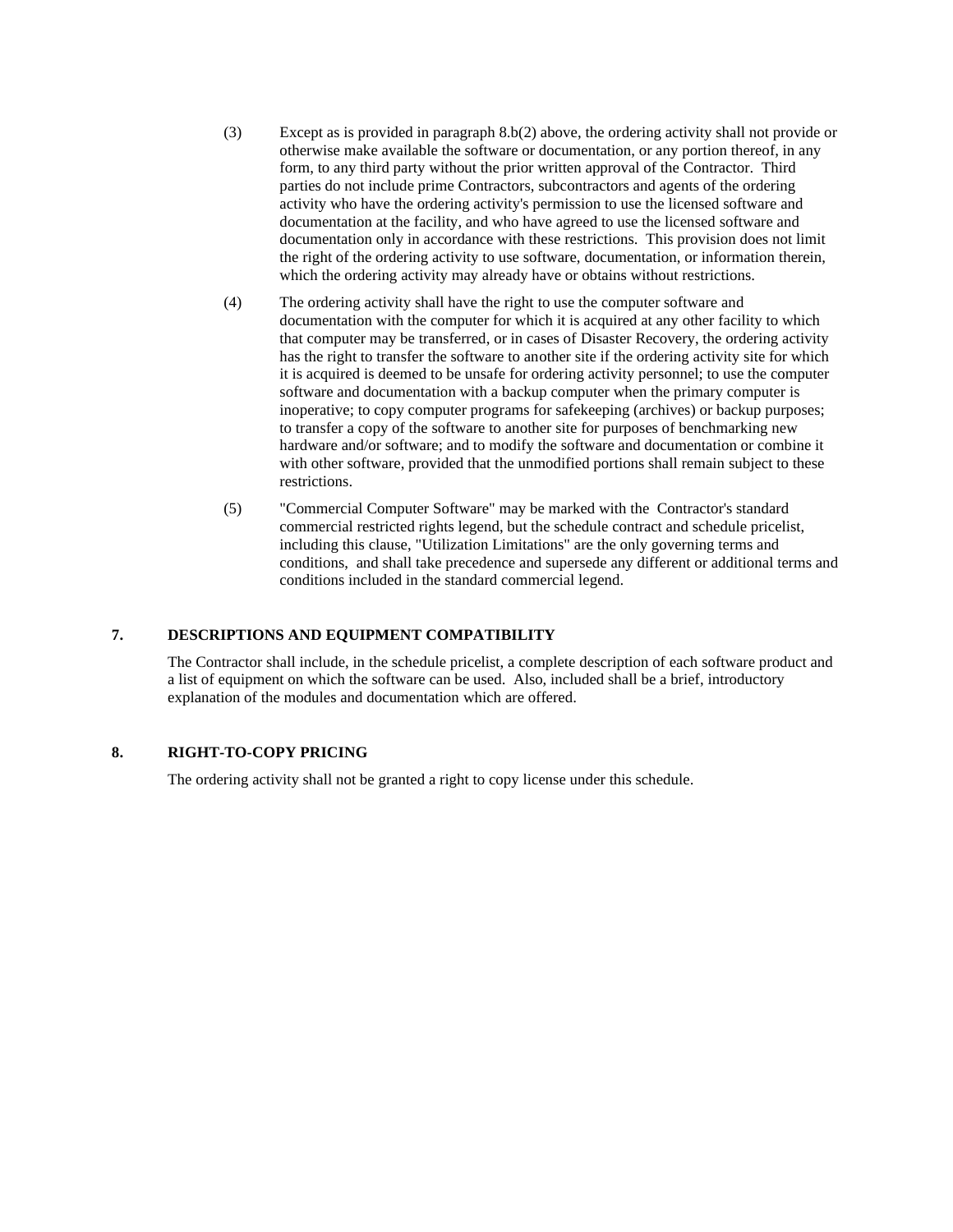# **TERMS AND CONDITIONS APPLICABLE TO PURCHASE OF TRAINING COURSES FOR GENERAL PURPOSE COMMERCIAL INFORMATION TECHNOLOGY EQUIPMENT AND SOFTWARE (SPECIAL ITEM NUMBER 611420)**

## **1. SCOPE**

- a. The Contractor shall provide training courses normally available to commercial customers, which will permit ordering activity users to make full, efficient use of general purpose commercial IT products. Training is restricted to training courses for those products within the scope of this solicitation.
- b. The Contractor shall provide training at the Contractor's facility and/or at the ordering activity's location, as agreed to by the Contractor and the ordering activity. The location of training shall be specified and agreed upon by the parties prior to the time of order.

#### **2. ORDER**

Written orders, EDI orders (GSA Advantage! and FACNET), credit card orders, and orders placed under blanket purchase agreements (BPAs) shall be the basis for the purchase of training courses in accordance with the terms of this contract. Orders shall include the student's name, course title, course date and time, and contracted dollar amount of the course.

## **3. TIME OF DELIVERY**

The Contractor shall conduct training on the date (time, day, month, and year) agreed to by the Contractor and the ordering activity.

## **4. CANCELLATION AND RESCHEDULING**

- a. The ordering activity will notify the Contractor at least seventy-two (72) hours before the scheduled training date, if a student will be unable to attend. The Contractor will then permit the ordering activity to either cancel the order or reschedule the training at no additional charge. In the event the training class is rescheduled, the ordering activity will modify its original training order to specify the time and date of the rescheduled training class.
- b. In the event the ordering activity fails to cancel or reschedule a training course within the time frame specified in paragraph a, above, the ordering activity will be liable for the contracted dollar amount of the training course.
- c. The ordering activity reserves the right to substitute one student for another up to the first day of class.
- d. In the event the Contractor is unable to conduct training on the date agreed to by the Contractor and the ordering activity, the Contractor must notify the ordering activity at least seventy-two (72) hours before the scheduled training date.

## **5. FOLLOW-UP SUPPORT**

The Contractor agrees to provide to support through its Annual Maintenance and support offerings available under this schedule.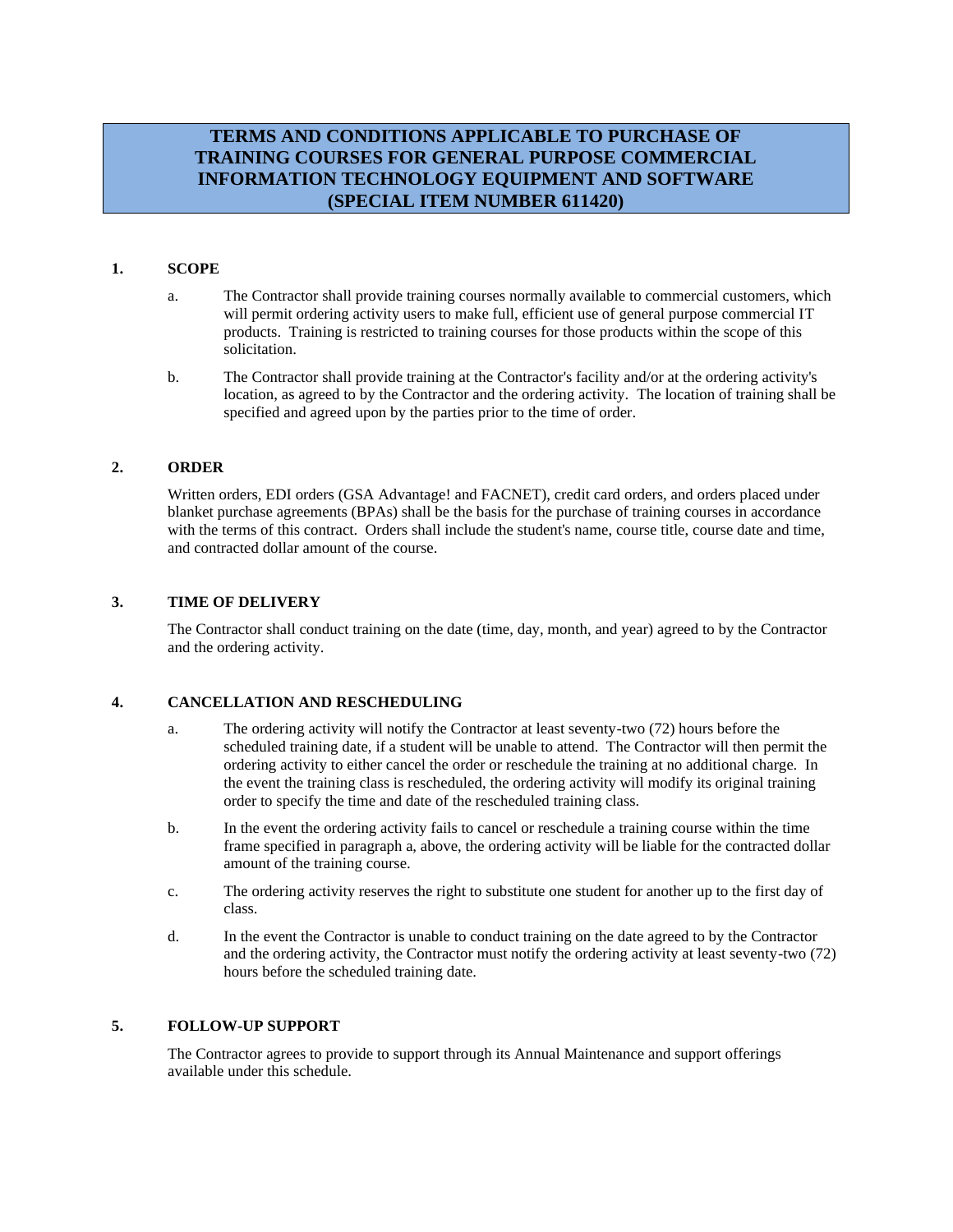## **6. PRICE FOR TRAINING**

The price that the ordering activity will be charged will be the ordering activity training price in effect at the time of order placement, or the ordering activity price in effect at the time the training course is conducted, whichever is less.

## **7. INVOICES AND PAYMENT**

Invoices for training shall be submitted by the Contractor after ordering activity completion of the training course. Charges for training must be paid in arrears (31 U.S.C. 3324). PROMPT PAYMENT DISCOUNT, IF APPLICABLE, SHALL BE SHOWN ON THE INVOICE.

## **8. FORMAT AND CONTENT OF TRAINING**

- a. The Contractor shall provide written materials (i.e., manuals, handbooks, texts, etc.) normally provided with course offerings. Such documentation will become the property of the student upon completion of the training class.
- b. For hands-on training courses, there must be a one-to-one assignment of IT equipment to students which shall be provided by the Government for training held on-site at Government facilities.
- c. The Contractor shall provide each student with a Certificate of Training at the completion of each training course if requested by odering activity.
- d. The Contractor shall provide the following information for each training course offered:
	- (1) The course title and a brief description of the course content, to include the course format (e.g., lecture, discussion, hands-on training);
	- (2) The length of the course;
	- (3) Mandatory and desirable prerequisites for student enrollment;
	- (4) The minimum and maximum number of students per class;
	- (5) The locations where the course is offered;
	- (6) Class schedules; and
	- (7) Price (per student, per class (if applicable)).
- e. For those courses conducted at the ordering activity's location, instructor travel charges (if applicable), including mileage and daily living expenses (e.g., per diem charges) are governed by Pub. L. 99-234 and FAR Part 31.205-46, and are reimbursable by the ordering activity on orders placed under the Multiple Award Schedule, as applicable, in effect on the date(s) the travel is performed. Contractors cannot use GSA city pair contracts. The Industrial Funding Fee does NOT apply to travel and per diem charges.

## **9. "NO CHARGE" TRAINING**

The Contractor shall describe any training provided with equipment and/or software provided under this contract, free of charge, in the space provided below.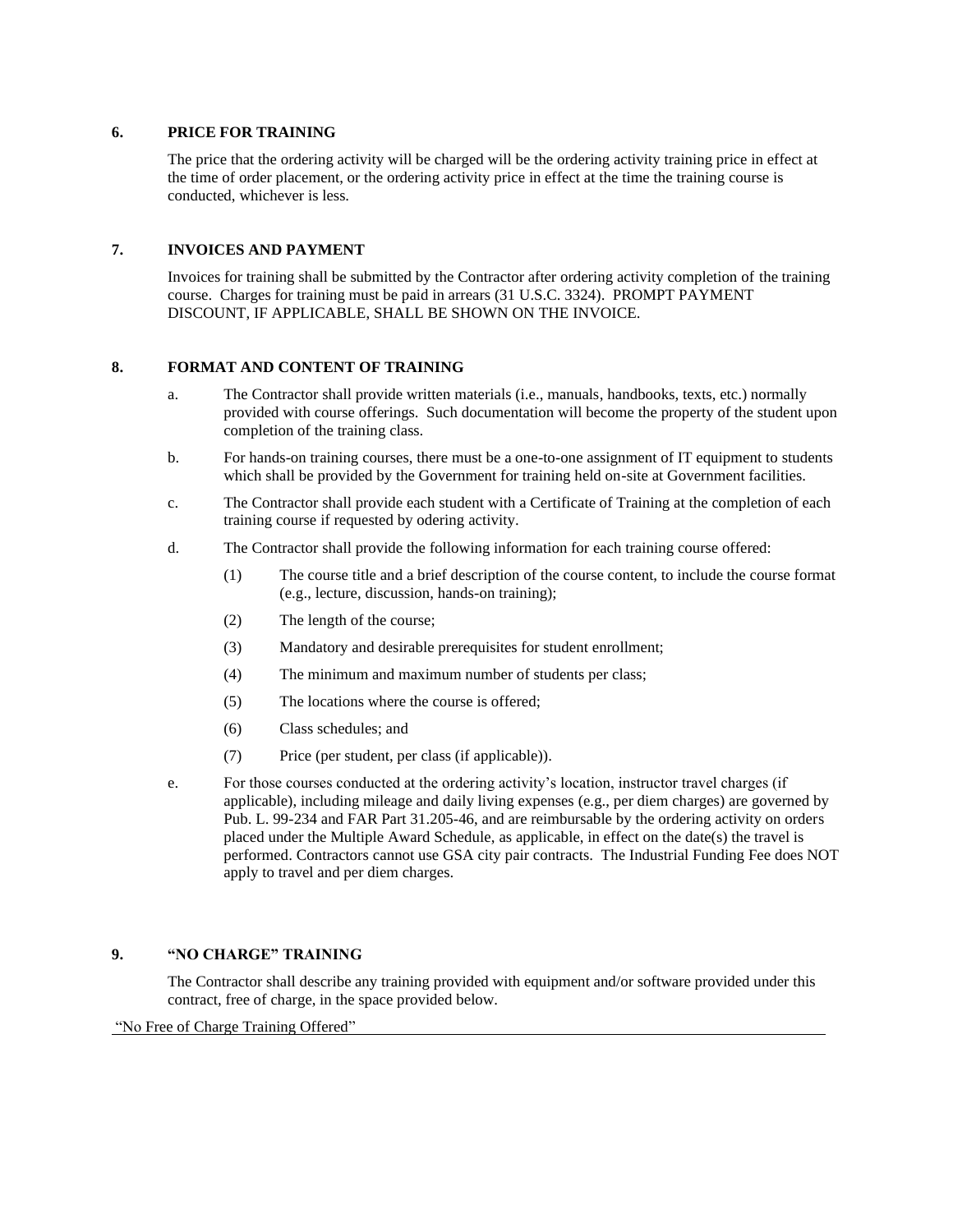# **TERMS AND CONDITIONS APPLICABLE TO INFORMATION TECHNOLOGY (IT) PROFESSIONAL SERVICES (SPECIAL ITEM NUMBER 54151S)**

## **1. SCOPE**

- a. The prices, terms and conditions stated under Special Item Number 54151S Information Technology Professional Services apply exclusively to IT Professional Services within the scope of this Information Technology Schedule.
- b. The Contractor shall provide services at the Contractor's facility and/or at the ordering activity location, as agreed to by the Contractor and the ordering activity.

#### **2. PERFORMANCE INCENTIVES I-FSS-60 Performance Incentives (April 2000)**

- a. Performance incentives may be agreed upon between the Contractor and the ordering activity on individual fixed price orders or Blanket Purchase Agreements under this contract.
- b. The ordering activity must establish a maximum performance incentive price for these services and/or total solutions on individual orders or Blanket Purchase Agreements.
- c. Incentives should be designed to relate results achieved by the contractor to specified targets. To the maximum extent practicable, ordering activities shall consider establishing incentives where performance is critical to the ordering activity's mission and incentives are likely to motivate the contractor. Incentives shall be based on objectively measurable tasks.

## **3. ORDER**

- a. Agencies may use written orders, EDI orders, blanket purchase agreements, individual purchase orders, or task orders for ordering services under this contract. Blanket Purchase Agreements shall not extend beyond the end of the contract period; all services and delivery shall be made and the contract terms and conditions shall continue in effect until the completion of the order. Orders for tasks which extend beyond the fiscal year for which funds are available shall include FAR 52.232- 19 (Deviation – May 2003) Availability of Funds for the Next Fiscal Year. The purchase order shall specify the availability of funds and the period for which funds are available.
- b. All task orders are subject to the terms and conditions of the contract. In the event of conflict between a task order and the contract, the contract will take precedence.

## **4. PERFORMANCE OF SERVICES**

- a. The Contractor shall commence performance of services on the date agreed to by the Contractor and the ordering activity.
- b. The Contractor agrees to render services only during normal working hours, unless otherwise agreed to by the Contractor and the ordering activity.
- c. The ordering activity should include the criteria for satisfactory completion for each task in the Statement of Work or Delivery Order. Services shall be completed in a good and workmanlike manner.
- d. Any Contractor travel required in the performance of IT Services must comply with the Federal Travel Regulation or Joint Travel Regulations, as applicable, in effect on the date(s) the travel is performed. Established Federal Government per diem rates will apply to all Contractor travel. Contractors cannot use GSA city pair contracts.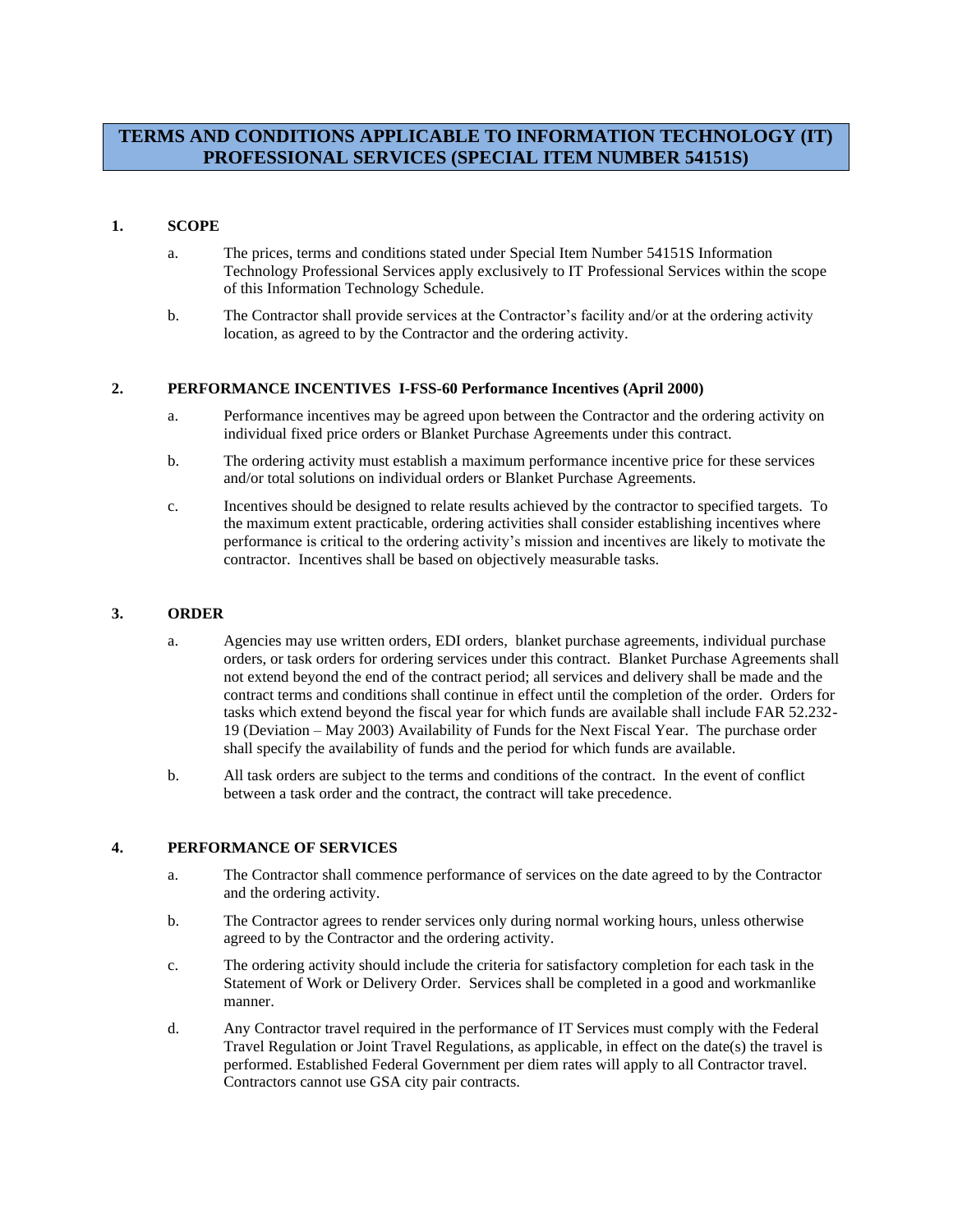## **5. STOP-WORK ORDER (FAR 52.242-15) (AUG 1989)**

- (a) The Contracting Officer may, at any time, by written order to the Contractor, require the Contractor to stop all, or any part, of the work called for by this contract for a period of 90 days after the order is delivered to the Contractor, and for any further period to which the parties may agree. The order shall be specifically identified as a stop-work order issued under this clause. Upon receipt of the order, the Contractor shall immediately comply with its terms and take all reasonable steps to minimize the incurrence of costs allocable to the work covered by the order during the period of work stoppage. Within a period of 90 days after a stop-work is delivered to the Contractor, or within any extension of that period to which the parties shall have agreed, the Contracting Officer shall either-
	- (1) Cancel the stop-work order; or
	- (2) Terminate the work covered by the order as provided in the Default, or the Termination for Convenience of the Government, clause of this contract.
- (b) If a stop-work order issued under this clause is canceled or the period of the order or any extension thereof expires, the Contractor shall resume work. The Contracting Officer shall make an equitable adjustment in the delivery schedule or contract price, or both, and the contract shall be modified, in writing, accordingly, if-
	- (1) The stop-work order results in an increase in the time required for, or in the Contractor's cost properly allocable to, the performance of any part of this contract; and
	- (2) The Contractor asserts its right to the adjustment within 30 days after the end of the period of work stoppage; provided, that, if the Contracting Officer decides the facts justify the action, the Contracting Officer may receive and act upon the claim submitted at any time before final payment under this contract.
- (c) If a stop-work order is not canceled and the work covered by the order is terminated for the convenience of the Government, the Contracting Officer shall allow reasonable costs resulting from the stop-work order in arriving at the termination settlement.
- (d) If a stop-work order is not canceled and the work covered by the order is terminated for default, the Contracting Officer shall allow, by equitable adjustment or otherwise, reasonable costs resulting from the stop-work order.

## **6. INSPECTION OF SERVICES**

In accordance with FAR 52.212-4 CONTRACT TERMS AND CONDITIONS--COMMERCIAL ITEMS (MAR 2009) (DEVIATION I - FEB 2007) for Firm-Fixed Price orders and FAR 52.212-4 CONTRACT TERMS AND CONDITIONS −COMMERCIAL ITEMS (MAR 2009) (ALTERNATE I − OCT 2008) (DEVIATION I – FEB 2007) applies to Time-and-Materials and Labor-Hour Contracts orders placed under this contract.

## **7. RESPONSIBILITIES OF THE CONTRACTOR**

The Contractor shall comply with all laws, ordinances, and regulations (Federal, State, City, or otherwise) covering work of this character. If the end product of a task order is software, then FAR 52.227-14 (Dec 2007) Rights in Data – General, may apply.

## **8. RESPONSIBILITIES OF THE ORDERING ACTIVITY**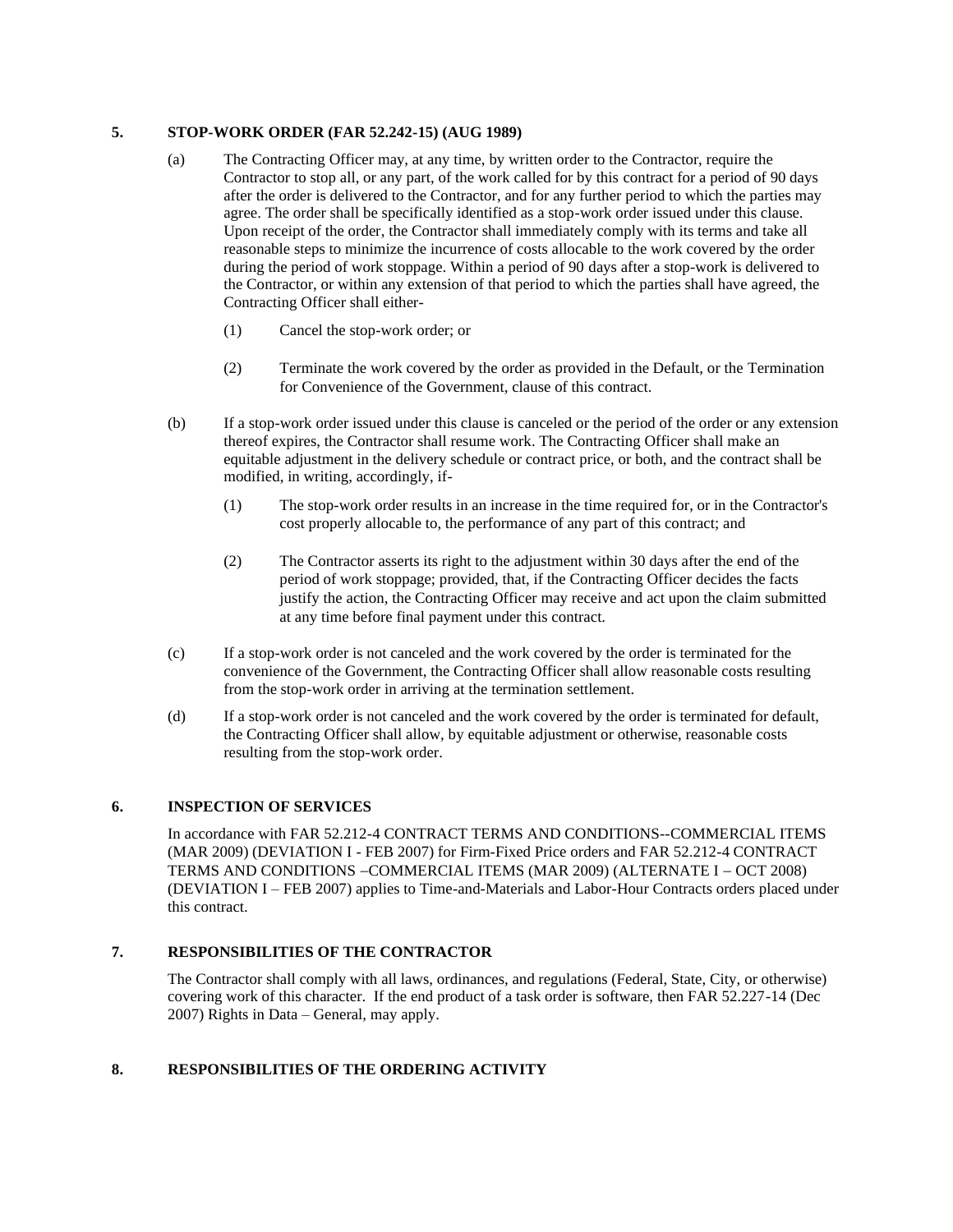Subject to security regulations, the ordering activity shall permit Contractor access to all facilities necessary to perform the requisite IT/IAM Professional Services.

## **9. INDEPENDENT CONTRACTOR**

All IT Professional Services performed by the Contractor under the terms of this contract shall be as an independent Contractor, and not as an agent or employee of the ordering activity.

## **10. ORGANIZATIONAL CONFLICTS OF INTEREST**

a. Definitions.

"Contractor" means the person, firm, unincorporated association, joint venture, partnership, or corporation that is a party to this contract.

"Contractor and its affiliates" and "Contractor or its affiliates" refers to the Contractor, its chief executives, directors, officers, subsidiaries, affiliates, subcontractors at any tier, and consultants and any joint venture involving the Contractor, any entity into or with which the Contractor subsequently merges or affiliates, or any other successor or assignee of the Contractor.

An "Organizational conflict of interest" exists when the nature of the work to be performed under a proposed ordering activity contract, without some restriction on ordering activities by the Contractor and its affiliates, may either (i) result in an unfair competitive advantage to the Contractor or its affiliates or (ii) impair the Contractor's or its affiliates' objectivity in performing contract work.

b. To avoid an organizational or financial conflict of interest and to avoid prejudicing the best interests of the ordering activity, ordering activities may place restrictions on the Contractors, its affiliates, chief executives, directors, subsidiaries and subcontractors at any tier when placing orders against schedule contracts. Such restrictions shall be consistent with FAR 9.505 and shall be designed to avoid, neutralize, or mitigate organizational conflicts of interest that might otherwise exist in situations related to individual orders placed against the schedule contract. Examples of situations, which may require restrictions, are provided at FAR 9.508.

## **11. INVOICES**

The Contractor, upon completion of the work ordered, shall submit invoices for IT Professional services. Progress payments may be authorized by the ordering activity on individual orders if appropriate. Progress payments shall be based upon completion of defined milestones or interim products. Invoices shall be submitted monthly for recurring services performed during the preceding month.

#### **12. PAYMENTS**

For firm-fixed price orders the ordering activity shall pay the Contractor, upon submission of proper invoices or vouchers, the prices stipulated in this contract for service rendered and accepted. Progress payments shall be made only when authorized by the order. For time-and-materials orders, the Payments under Time-and-Materials and Labor-Hour Contracts at FAR 52.212-4 (MAR 2009) (ALTERNATE I – OCT 2008) (DEVIATION I – FEB 2007) applies to time-and-materials orders placed under this contract. For labor-hour orders, the Payment under Time-and-Materials and Labor-Hour Contracts at FAR 52.212-4 (MAR 2009) (ALTERNATE I – OCT 2008) (DEVIATION I – FEB 2007) applies to labor-hour orders placed under this contract. 52.216-31(Feb 2007) Time-and-Materials/Labor-Hour Proposal Requirements**—**Commercial Item Acquisition. As prescribed in 16.601(e)(3), insert the following provision: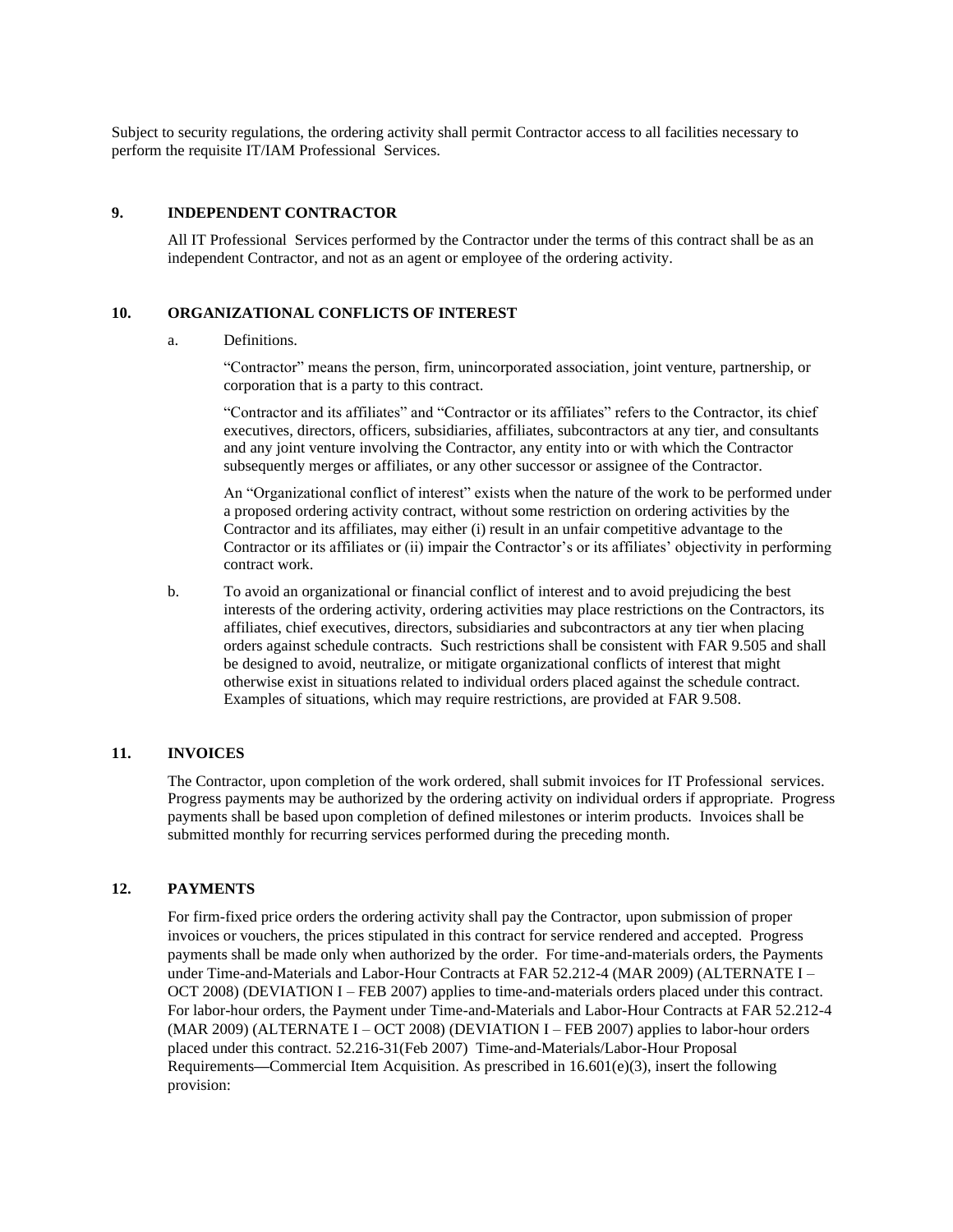- (a) The Government contemplates award of a Time-and-Materials or Labor-Hour type of contract resulting from this solicitation.
- (b) The offeror must specify fixed hourly rates in its offer that include wages, overhead, general and administrative expenses, and profit. The offeror must specify whether the fixed hourly rate for each labor category applies to labor performed by—
	- (1) The offeror;
	- (2) Subcontractors; and/or
	- (3) Divisions, subsidiaries, or affiliates of the offeror under a common control.

## **13. RESUMES**

Resumes shall be provided to the GSA Contracting Officer or the user ordering activity upon request.

## **14. INCIDENTAL SUPPORT COSTS**

Incidental support costs are available outside the scope of this contract. The costs will be negotiated separately with the ordering activity in accordance with the guidelines set forth in the FAR.

## **15. APPROVAL OF SUBCONTRACTS**

The ordering activity may require that the Contractor receive, from the ordering activity's Contracting Officer, written consent before placing any subcontract for furnishing any of the work called for in a task order.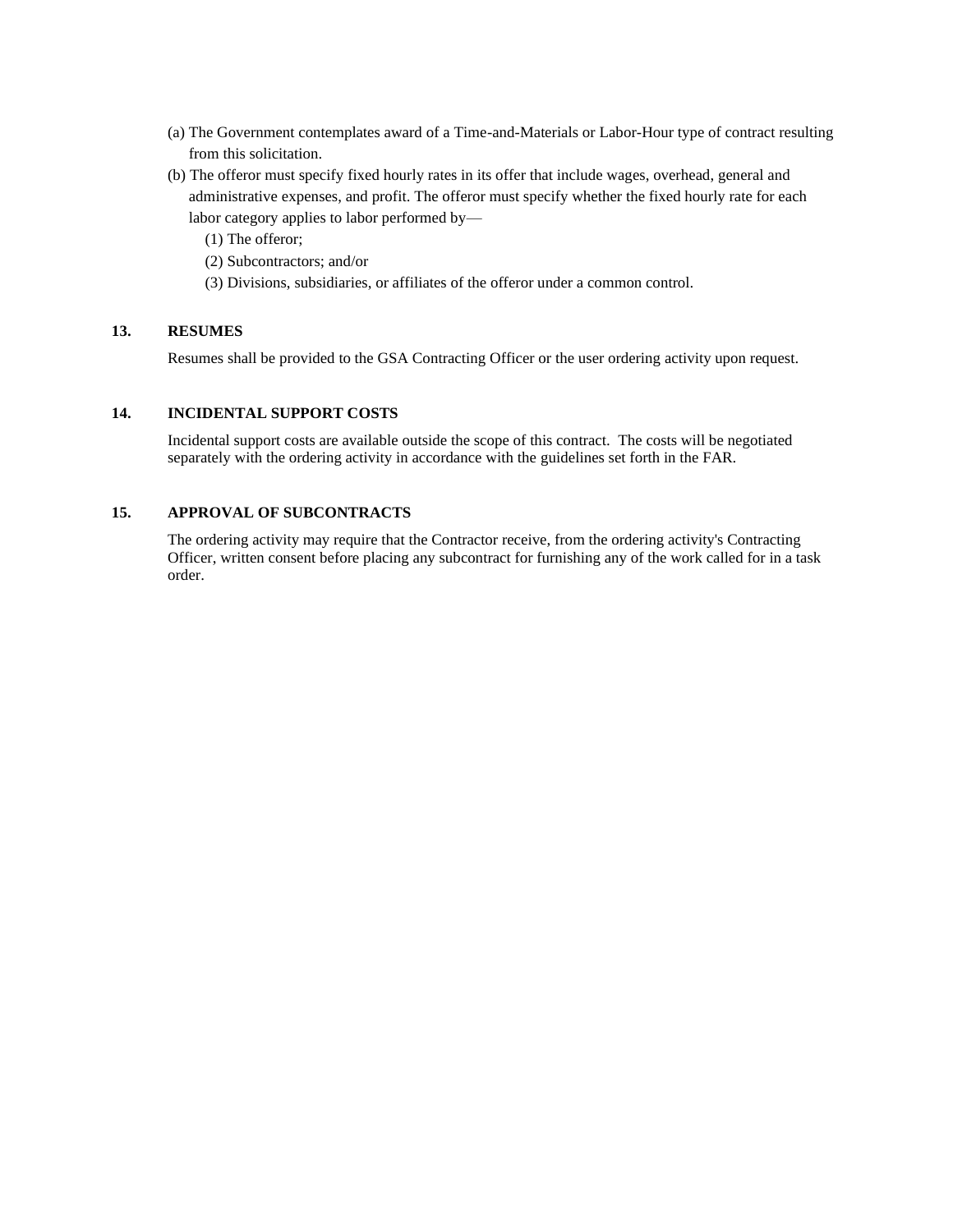# **DESCRIPTION OF SERVICES**

## **QuickStart Implementation (Applies only to ordering activities who purchase CMTS Product)**

This implementation allows our experienced staff to perform the install of the CMTS system with initial technical support to include software configuration. It includes providing consulting expertise to make sure you have an unquestionably smooth transition and implementation of your system that meets or exceeds your organizational needs from day one. This service is offered as a fixed price service to customers who have procured our CMTS product.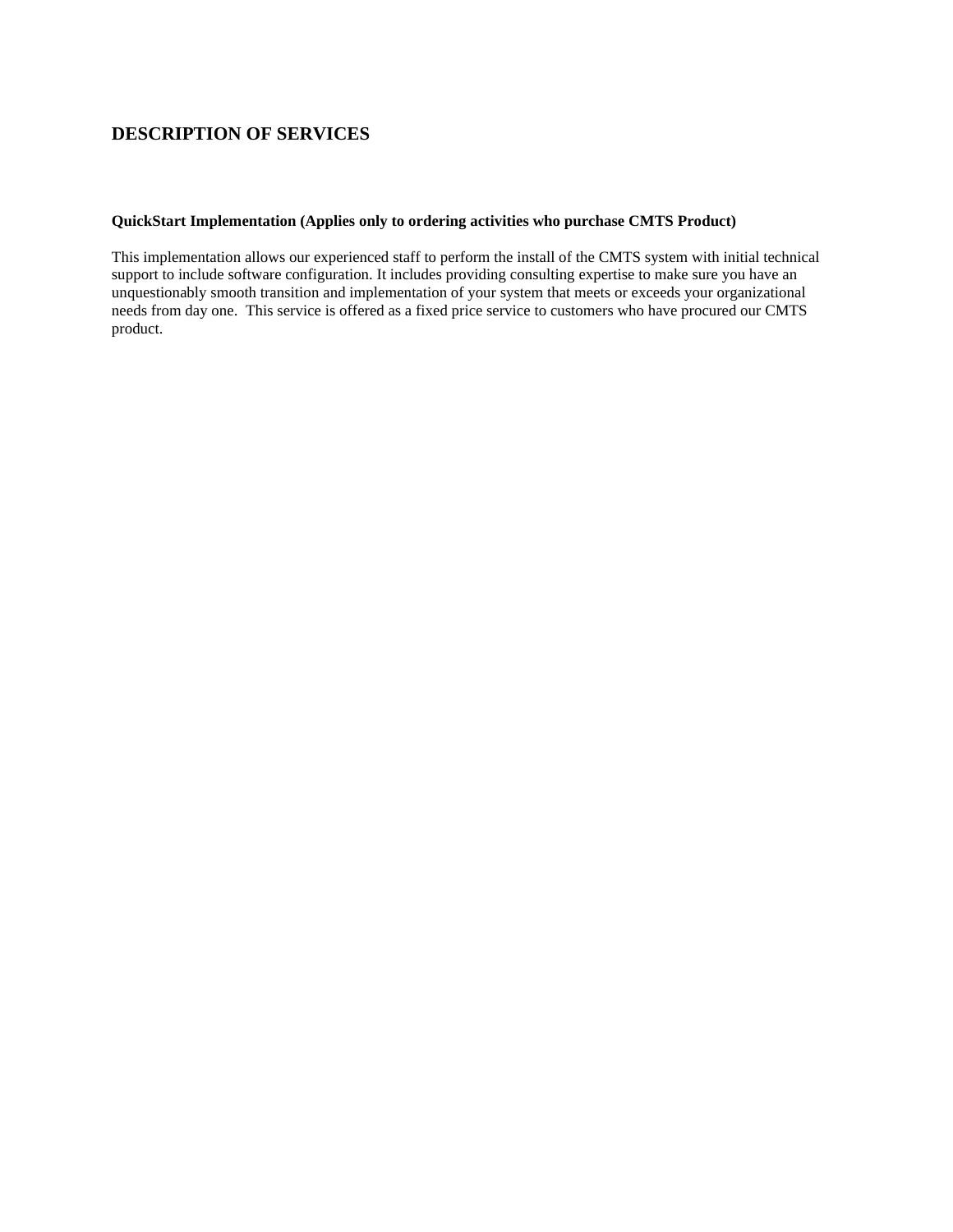# **DESCRIPTION OF IT PROFESSIONAL SERVICES AND PRICING**

## **LABOR CATEGORIES/DESCRIPTIONS**

## **1. Principal Consultant (System Analyst-Sr Consultant)**

**Minimum/General Experience:** Must have proven technical leadership on IT systems development though system design, testing, delivery and support phases. At least 7 Years experience in same.

**Functional Responsibility:** Senior technical advisor /project manager; Involved in all IT task orders issued against the contract in an oversight and advisory roll; Responsible for overall program management, architectural design, analysis, scheduling, and delivery of solutions to meet the client's expectations.

**Minimum Education:** Bachelor's Degree in Computer Science, Engineering, Business, or Information Technology (or equivalent industry experience)

## **2. Senior Consultant (Junior-System Analyst-Associate)**

**Minimum/General Experience:** Must have proven project management leadership and technical subject matter expertise. At least 4 Years Experience in same.

**Functional Responsibility:** Senior project manager or an IT professional who acts as a project team, Subject Matter Expert. Directly manages the technical requirements and tools necessary to implement, develop, upgrade, and support assigned systems projects.

**Minimum Education:** Bachelor's Degree in Computer Science, Engineering, Business or Information Technology (or equivalent industry experience)

## **3. Staff Consultant (Systems Operator-Technician)**

**Minimum/General Experience:** Must have a high level aptitude for learning and has a demonstrated ability to solve problems at the technology-trade, entry level.

**Functional Responsibility:** Provides day-to-day application programming/analysis, network analysis, and IT Analysis in systems engineering; Work ranges from simple, to medium complexity projects; Affects the daily reliability and utilization of assigned systems and applications**.**

**Minimum Education:** High School Diploma and some level of secondary education

**\*\*Due to the availability or limitation of education, occasionally substitution of experience as referenced below for a professional labor type with additional years of experience will be provided to the Federal Agency when responding to their IT requirements and it is solely the acquiring agency's determination, if the substitution is considered acceptable prior to an award. \*\***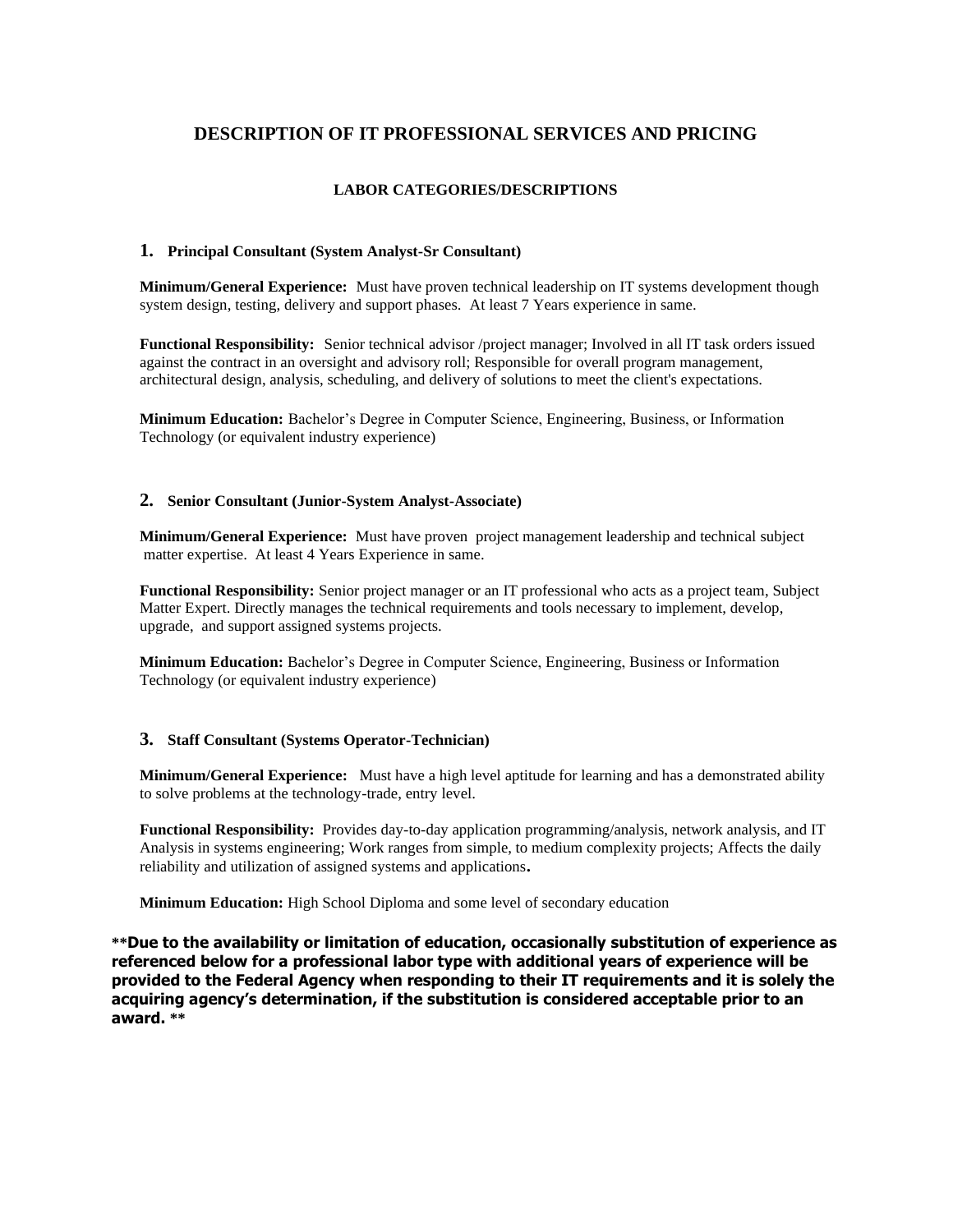# **Professional Services Labor Rates - WingSwept Site**

<span id="page-15-0"></span>

| <b>GSA LABOR</b><br><b>CATEGORY</b>                               | 2/11/2020-<br>2/10/2021 | 2/11/2021-<br>2/10/2022 | 2/11/2022-<br>2/10/2023 | 2/11/2023-<br>2/10/2024 | 2/11/2024-<br>2/10/2025 | 2/11/2025-<br>2-10-2026 |
|-------------------------------------------------------------------|-------------------------|-------------------------|-------------------------|-------------------------|-------------------------|-------------------------|
| Principle Consultant<br>(System Analyst-Sr<br>Consultant)         | \$186.84                | \$188.71                | \$190.59                | \$192.50                | \$194.42                | \$196.37                |
| <b>Senior Consultant</b><br>(Junior System)<br>Analyst-Associate) | \$159.40                | \$161.00                | \$162.61                | \$164.23                | \$165.88                | \$167.53                |
| <b>Staff Consultant</b><br>(Systems Operator $-$<br>Technician)   | \$140.13                | \$141.53                | \$142.94                | \$144.37                | \$145.82                | \$147.28                |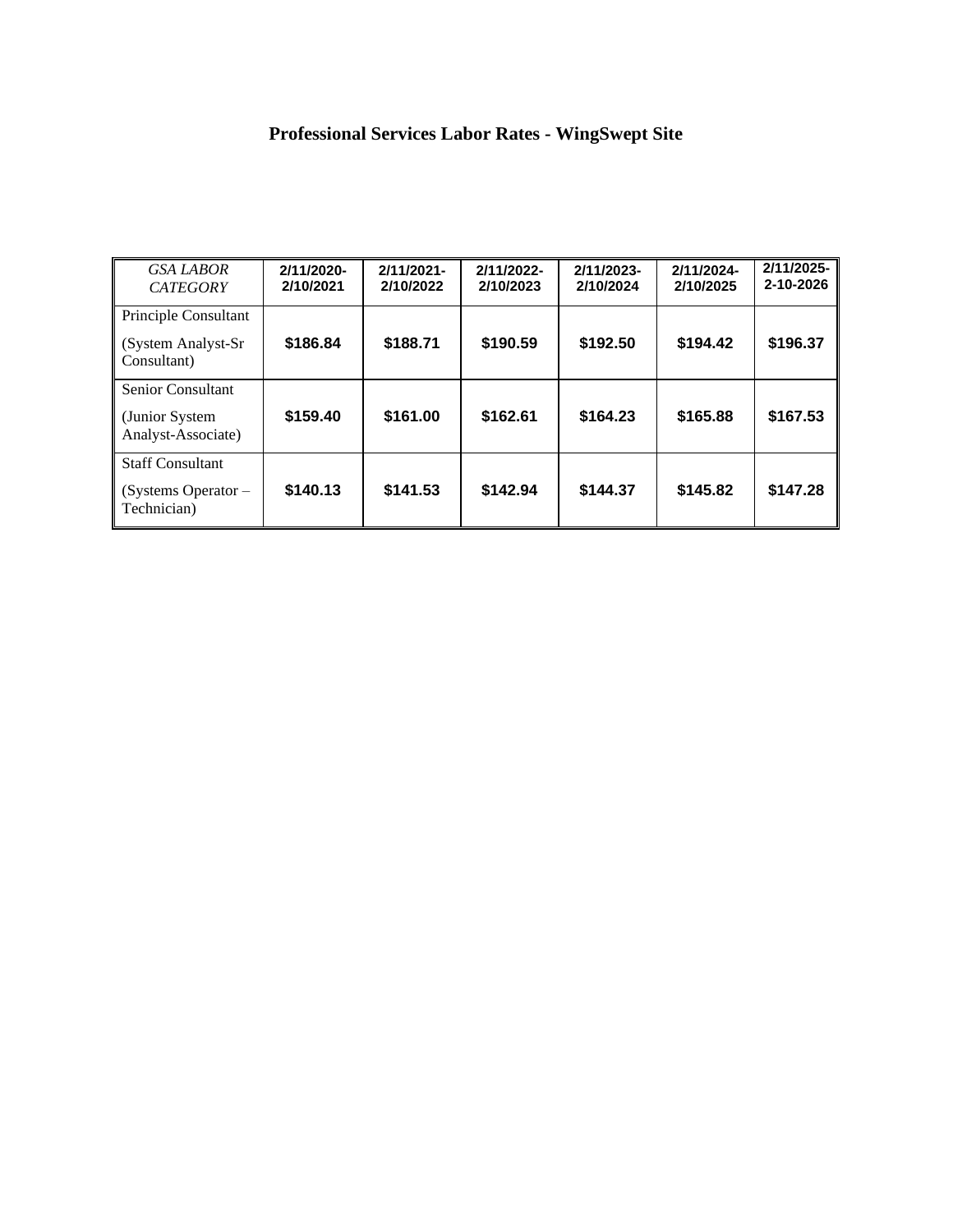

## **Base Perpetual License** ………...………………………..……………………...…….

| <b>Offerings</b>                             | <b>Product IDs</b>  | <b>GSA</b>  |
|----------------------------------------------|---------------------|-------------|
| <b>Base Perpetual License (1-15 users)</b>   | <b>CMTS LIC-15</b>  | \$23,439.90 |
| <b>Base Perpetual License (16-30 users)</b>  | <b>CMTS LIC-30</b>  | \$29,522.67 |
| <b>Base Perpetual License (31-50 users)</b>  | <b>CMTS LIC-50</b>  | \$37,206.18 |
| <b>Base Perpetual License (51-75 users)</b>  | <b>CMTS LIC-75</b>  | \$47,877.71 |
| <b>Base Perpetual License (76-100 users)</b> | <b>CMTS LIC-100</b> | \$56,414.93 |

For a one-time affordable investment, CMTS can be implemented as your last case management system. CMTS is steps ahead of the competition as an industry-specific product that is more affordable and more capable of customization for your organization's workflow and future growth. The Base Perpetual License price represents the base cost of CMTS for a one-time perpetual license. It establishes user access to CMTS without any additional support. This license fee covers a set number of users for a single organization/install. The license fee also allows for up to one install for failover/COOP purposes.

**QuickStart Implementation**…..……………………………………………..………….

| <b>Offerings</b>                                | <b>Product IDs</b> | <b>GSA</b>  |
|-------------------------------------------------|--------------------|-------------|
| <b>QuickStart Implementation (1-15 users)</b>   | <b>CMTS QS-15</b>  | \$7,481.25  |
| <b>QuickStart Implementation (16-30 users)</b>  | <b>CMTS QS-30</b>  | \$10,099.66 |
| <b>QuickStart Implementation (31-50 users)</b>  | <b>CMTS QS-50</b>  | \$12,624.57 |
| <b>QuickStart Implementation (51-75 users)</b>  | <b>CMTS QS-75</b>  | \$18,936.86 |
| <b>QuickStart Implementation (76-100 users)</b> | <b>CMTS QS-100</b> | \$22,093.02 |

After the QuickStart Implementation, your organization will be fully equipped to begin managing cases in a more consistent, comprehensive and flexible manner. This implementation allows our experienced staff to perform the install of CMTS with initial technical support to include software configuration. It includes providing consulting expertise to make sure you have an unquestionably smooth transition and implementation of your system that meets or exceeds your organizational needs from day one.

(*Implementation time will depend upon the availability of your staff, but through the QuickStart Implementation process, CMTS has been configured, installed, and training completed in as little as three weeks.)*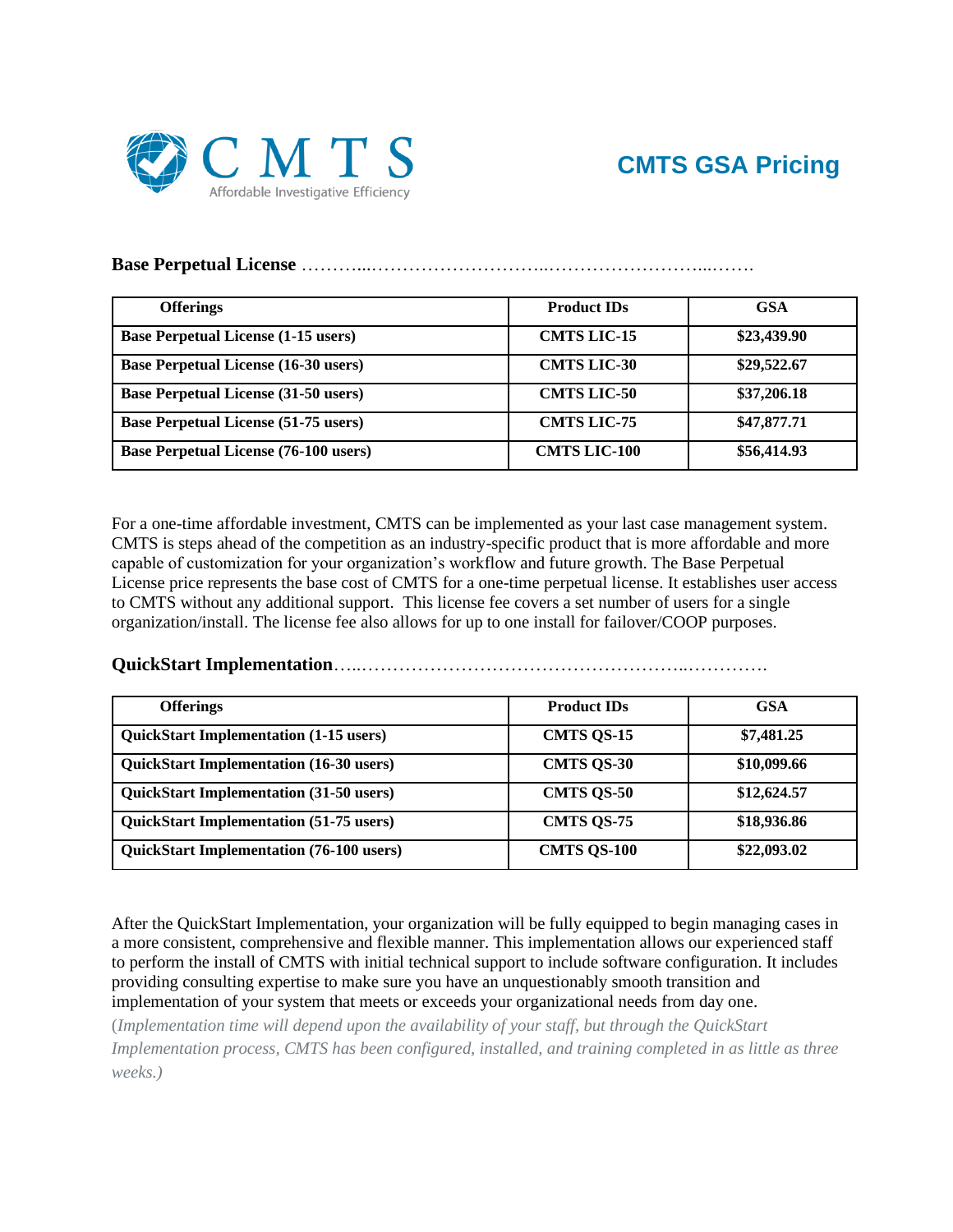

# **Training Support**

Provides for hands on training for identified users of CMTS. We will ensure the users' thorough understanding of software functionality and applicable resources that support the system. Training can be done either by remote web-conferencing or by a single day, on-site event at your location.

Remote Web-Conf (2 X 4 hr Sessions)………………………………………..….……**\$1,944.24**

**On-site.……………………………………………………………..………..……………………………\$3,720.63\***

\**Allowable travel and per diem charges are governed by Pub. L. 99-234 and FAR Part 31, and are reimbursable by the ordering agency or can be priced as a fixed price item on orders place under the contract. Travel in performance of a task order will only be reimbursable to the extent authorized by the ordering agency. The Industrial Funding Fee does NOT apply to travel and perdiem charged*.

# **Annual Maintenance Support Agreement**

Allows for system upgrades under future releases at a set fee, and on-going CMTS support beyond the initial installation and Go-Live date using an incident-call concept. If there are enough incident requests remaining, it is possible to trade in X number of incidents towards user requested product enhancements that may not be in our current roadmap.

| <b>Offerings</b>                                       | <b>Product IDs</b>     | GSA         |
|--------------------------------------------------------|------------------------|-------------|
| <b>Annual Maintenance - 10 Incidents (1-15 users)</b>  | <b>CMTS 10AMS-15</b>   | \$5,786.47  |
| Annual Maintenance - 10 Incidents (16-30 users)        | <b>CMTS 10 AMS-30</b>  | \$8,766.63  |
| Annual Maintenance - 10 Incidents (31-50 users)        | <b>CMTS 10 AMS-50</b>  | \$11,019.52 |
| <b>Annual Maintenance - 20 Incidents (1-15 users)</b>  | <b>CMTS 20 AMS-15</b>  | \$8,303.80  |
| Annual Maintenance - 20 Incidents (16-30 users)        | <b>CMTS 20 AMS-30</b>  | \$10,725.65 |
| Annual Maintenance - 20 Incidents (31-50 users)        | <b>CMTS 20 AMS-50</b>  | \$13,468.29 |
| <b>Annual Maintenance - 20 Incidents 51-75 users)</b>  | <b>CMTS 20 AMS-75</b>  | \$16,814.95 |
| Annual Maintenance - 30 Incidents (1-15 users)         | <b>CMTS 30 AMS-15</b>  | \$10,090.72 |
| Annual Maintenance - 30 Incidents (16-30 users)        | <b>CMTS 30 AMS-30</b>  | \$13,104.46 |
| Annual Maintenance - 30 Incidents (31-50 users)        | <b>CMTS 30 AMS-50</b>  | \$16,441.82 |
| <b>Annual Maintenance - 30 Incidents (51-75 users)</b> | <b>CMTS 30 AMS-75</b>  | \$20,383.17 |
| Annual Maintenance - 30 Incidents (76-100 users)       | <b>CMTS 30 AMS-100</b> | \$23,893.09 |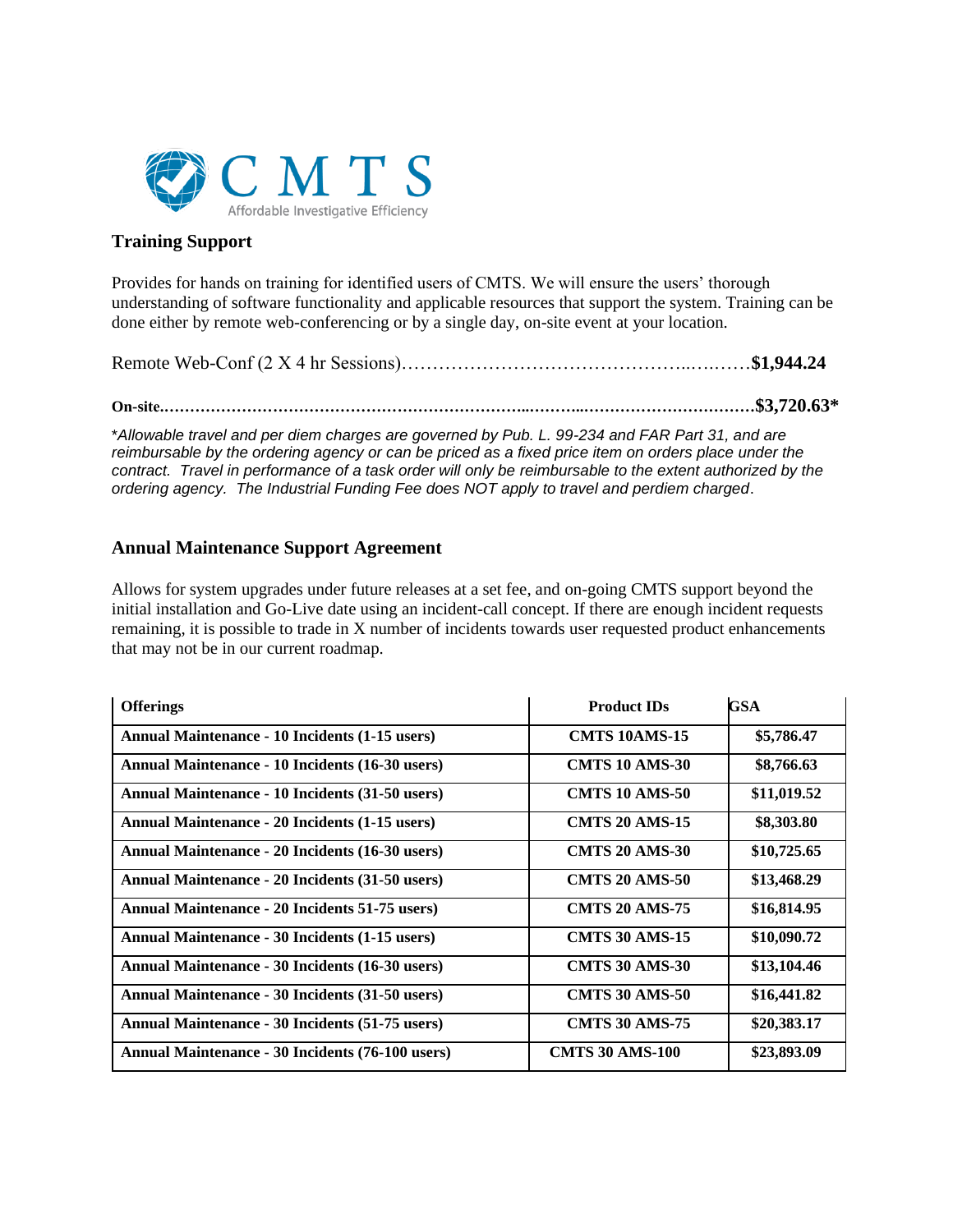# **Technical Specifications**

# Designed to be easily integrated into your system's architecture

As an information technology company, we understand the importance of seamless integration and top of the line data security. Our hope is by outlining the technical requirements of the most recent version of our Case Management & Tracking System (CMTS), you will appreciate its state-of-the-art technology and flexibility of design.

Please let us know if your current technology is not configured as listed below or if your IT department has further inquiries. We will be glad to provide valuable insight to ensure that everything is properly integrated. Take a look at our Cloud Hosting option as well, and let us know if it interests you.

# **CMTS Technical Requirements:**

- The CMTS application will be running on Tomcat and developed in Java
- Java and Tomcat will be installed on the server
- Supported OS versions: Windows 2008 R2 Server, or Windows 2012 R2
- Supported MS SQL versions: MSSQL 2017, SQL 2019
- Supported versions of IE: last 2 versions of IE
- The system will require access to an email server

# **Basic Hardware Recommendations:**

- Windows Server 2008 R2, or Windows Server 2012 R2. Dual core or better processor with 8GB RAM or better.
- Minimum of 2 GB for CMTS install. Although we typically recommend 50GB for storage, recommendations will depend on your expected growth and use of the system.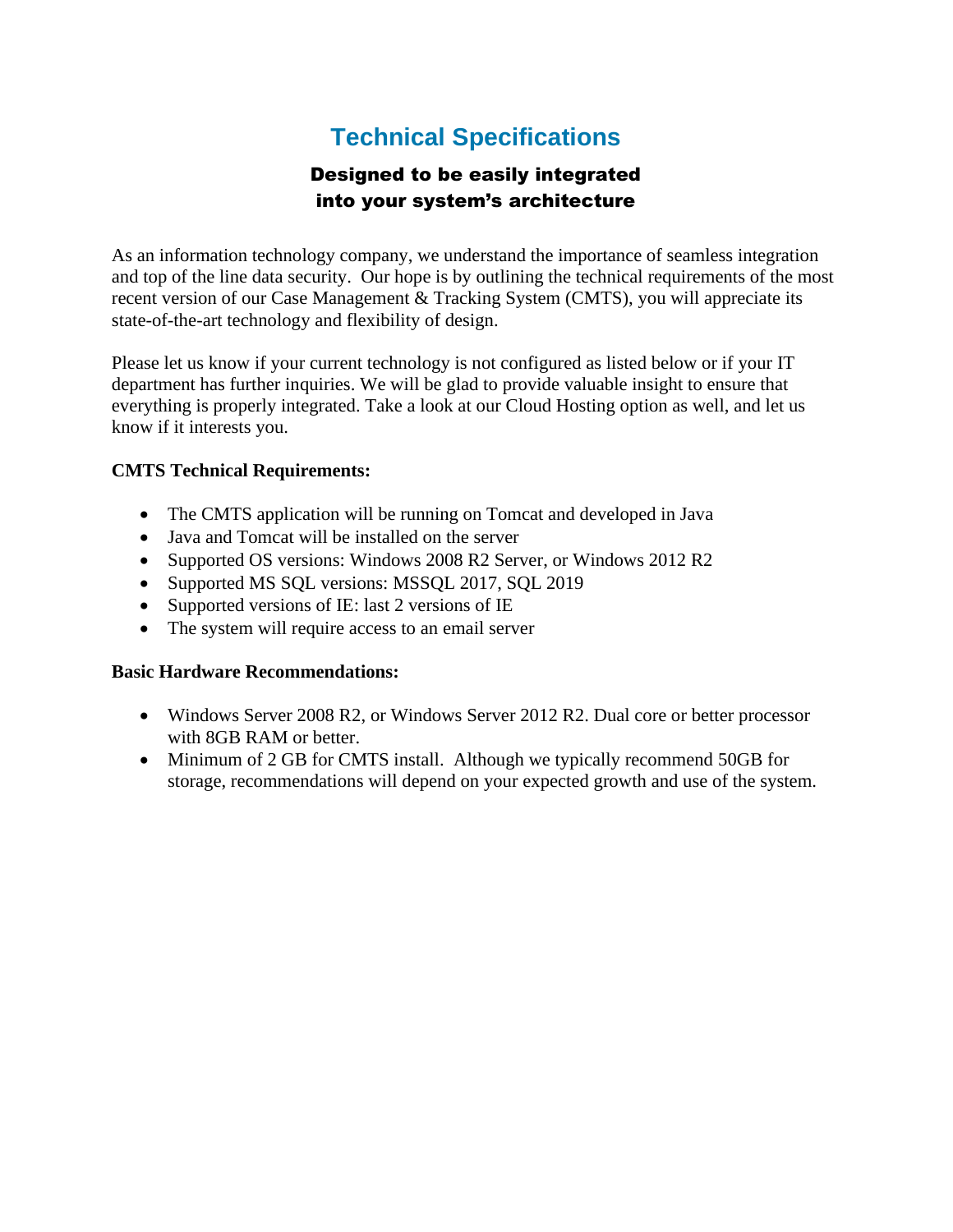# **Appendix A: CMTS License Agreement**

## **LICENSE AGREEMENT**

**This License Agreement ("Agreement") is dated as of (the "Effective Date") and is made between WingSwept, LLC, with its principal place of business at 800 Benson Rd, Garner, NC 27529 ("WingSwept") and You, an Ordering Activity, as defined in GSA Order ADM 4800.2G and as revised from time to time ("Licensee").**

## **RECITALS**

**WHEREAS, WingSwept has developed certain computer software and is willing to grant a limited license to such software to Licensee on the terms and conditions herein;**

**NOW, THEREFORE, in exchange for and in consideration of the mutual promises, premises, and covenants herein, and for other good and valuable consideration, the receipt and sufficiency of which are hereby acknowledged, WingSwept and Licensee hereby agree as follows:**

## **TERMS AND CONDITIONS**

#### **1. DEFINITIONS.**

**1.1 "Affiliate" means any legal entity that controls a party, is controlled by a party, or under common control with that party. For the purposes of this definition, and as otherwise provided in this Agreement with respect to a party, "control" means the direct or indirect ownership of fifty percent (50%) or more of the shares or interests that are entitled to vote for the directors of an entity or the equivalent, for as long as that entitlement shall subsist, or which exerts equivalent power over management of an entity.**

**1.2 "Intellectual Property Rights" means, collectively, worldwide patents, trade secrets, copyrights, trademarks, service marks, trade names, or moral rights, and all other intellectual property rights and proprietary rights, whether arising under the laws of the United States or any other state, country or jurisdiction, including all rights or causes of action for infringement or misappropriation of any of the foregoing.**

**1.3 "Licensed Software" means WingSwept's proprietary software known as "Case**

**Management & Tracking System" and all enhancements, modifications, and updates thereto (subject to Section 2.4).**

**1.4 "Territory" means the [World].**

#### **2. LICENSE.**

**2.1 License Grant. Subject to the terms and conditions of this Agreement, WingSwept grants Licensee, and Licensee accepts, a limited, personal, nonexclusive, nontransferable, nonassignable, perpetual (subject to Section 4.1) license to: (a) use the Licensed Software, in object code format, for**

**Customer's internal use only in the Territory; and (b) use the documentation provided by WingSwept to**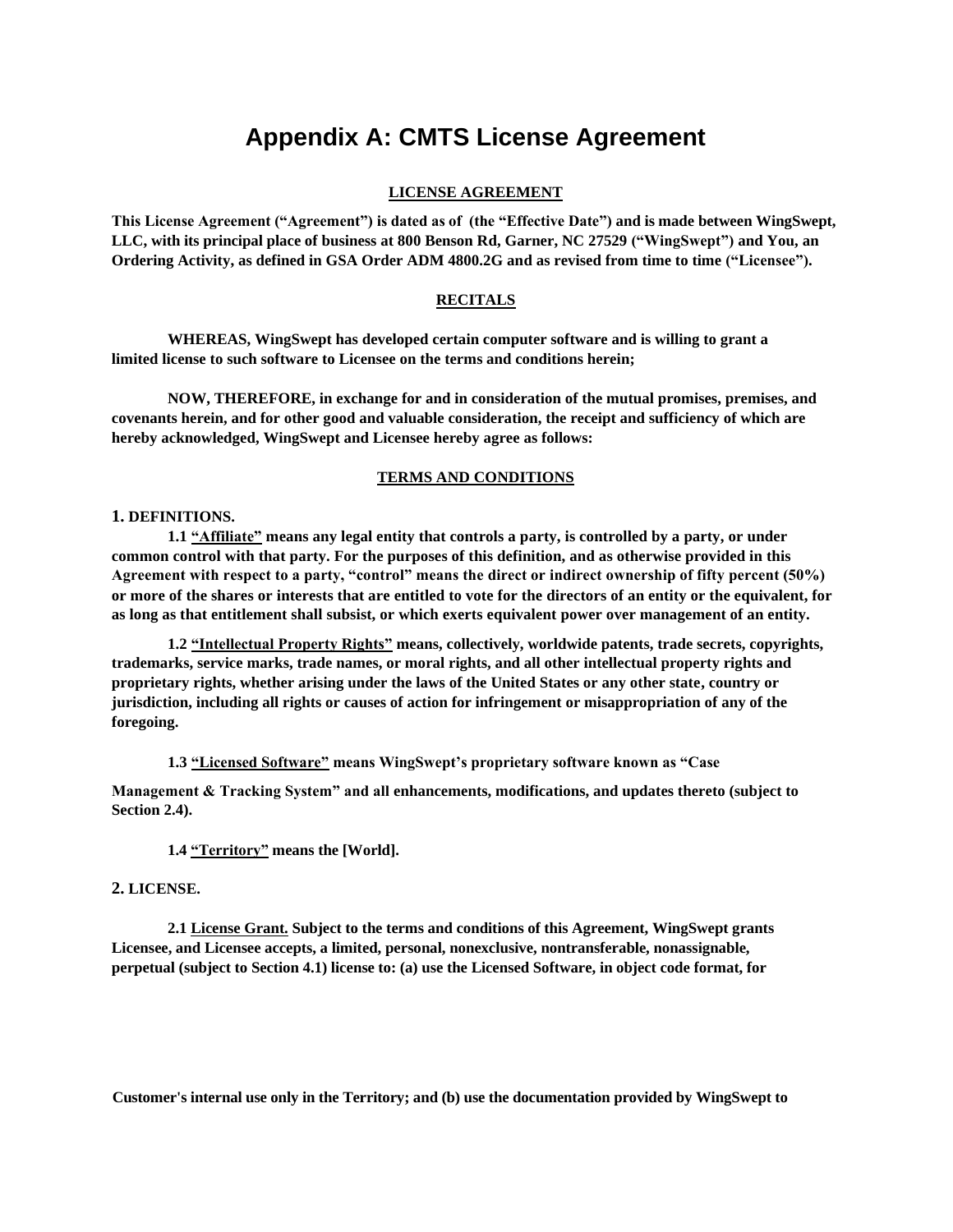**Licensee under Section 2.5 (if any) in connection with the license grant set forth in Section 2.1(a).**

**2.2 Copies. The license granted above includes the right to copy the Licensed Software only as is necessary for archival purposes.**

**2.3 Restrictions. Except as expressly set forth in this Agreement, Licensee acknowledges and agrees that: (i) it shall have no right to use, reproduce, distribute, sublicense, modify, or otherwise provide to third parties, the Licensed Software, in whole or in part; (ii) it shall have no other rights in and to the Licensed Software other than those expressly licensed to Licensee under this Agreement;. (iii) it shall not directly or indirectly disassemble, decrypt, electronically scan, decompile, or otherwise reverse engineer in any manner or attempt to reverse engineer or, with respect to components of the Licensed Software not provided in source code format, derive source code from, all or any portion of the Licensed Software, or permit, assist or encourage any third party to do so.**

**2.4 Updates. The license granted above does not provide for any enhancements,**

**modifications, or updates of the Licensed Software, which may, from time to time, be supplied to Licensee in WingSwept's sole discretion.**

**2.5 Documentation. WingSwept agrees to provide Licensee with a set of existing documentation for the Licensed Software, if any.**

**2.6 Governmental Licensees. The Software and related documentation are "Commercial Items", as that term is defined at 48 C.F.R. §2.101, consisting of "Commercial Computer Software" and "Commercial Computer Software Documentation", as such terms are used in 48 C.F.R. §12.212 or 48 C.F.R. §227.7202, as applicable. Consistent with 48 C.F.R. §12.212 or 48 C.F.R. §227.7202-1 through 227.7202-4, as applicable, the Commercial Computer Software and Commercial Computer Software Documentation are being licensed to U.S. Government users (a) only as Commercial Items and (b) with only those rights as are granted pursuant to the terms and conditions herein.**

**2.7 Reserved Rights. WingSwept and its suppliers reserve all rights not expressly granted to Licensee in this Agreement.**

## **3. INTELLECTUAL PROPERTY RIGHTS.**

**As between the parties, WingSwept or its supplies own all aspects of the Licensed Software and the documentation related thereto, including, but not limited to, all right, title, and interest in and to the Licensed Software and all Intellectual Property Rights in the Licensed Software. All rights granted by this Agreement to Licensee are by license as expressly provided in this Agreement and nothing herein shall constitute a transfer of ownership of WingSwept's Intellectual Property Rights to Licensee or to any third party.**

#### **4. REPRESENTATIONS; WARRANTIES; LIMITATION OF LIABILITY.**

**4.1 By WingSwept. WingSwept represents and warrants that: (a) it is duly authorized,**

**validly existing and in good standing under the laws of the jurisdiction in which it has been organized; (b)it and has full right, power, and authority to enter into this Agreement, to carry out its obligations under this Agreement, and to grant the rights granted to Licensee under this Agreement; and (c) this Agreement has been executed by a duly authorized representative of WingSwept.**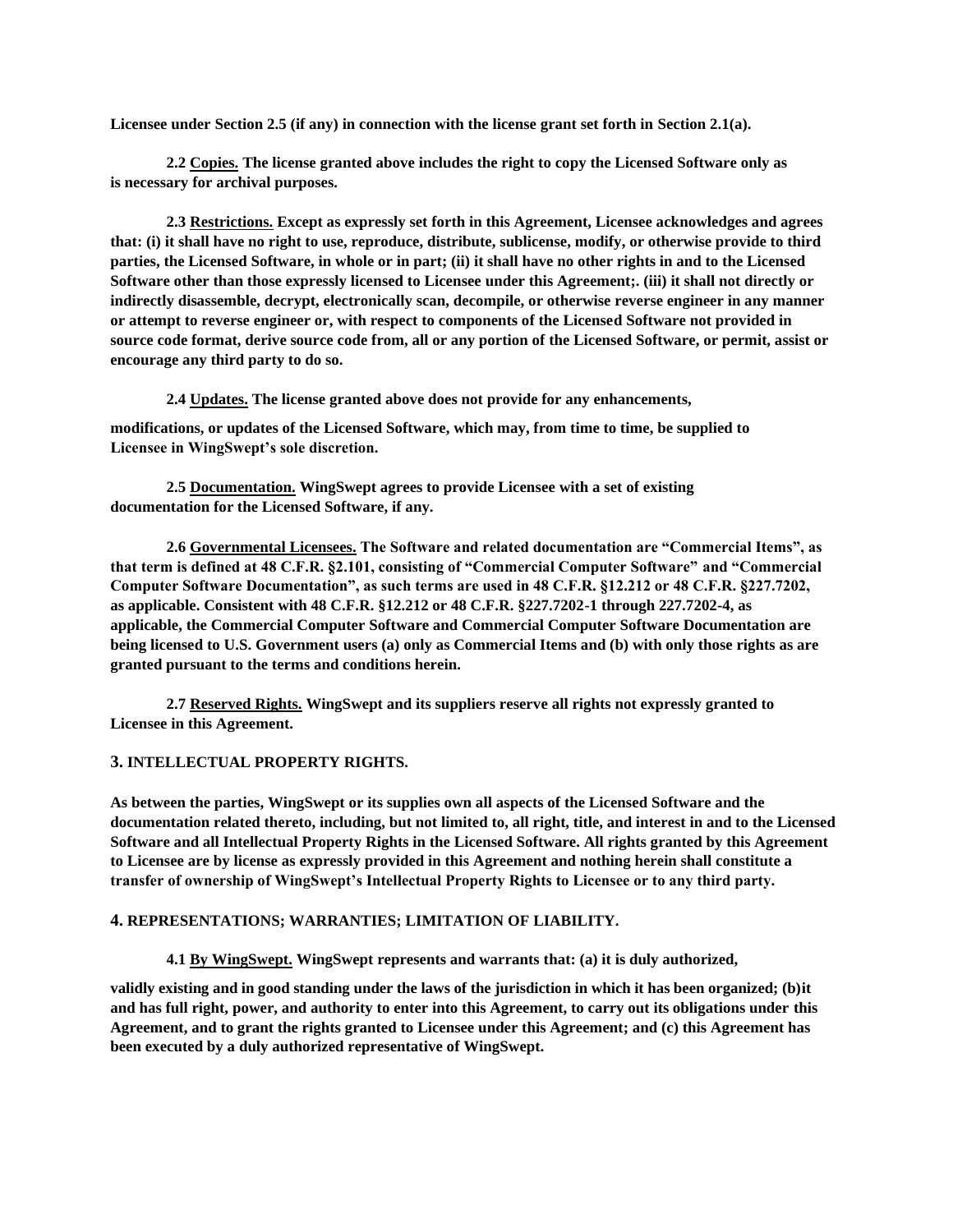**4.2 By Licensee. Licensee represents and warrants that: (a) Licensee is duly authorized,**

**validly existing and in good standing under the laws of the jurisdiction in which it has been organized; (b) Licensee has full right, power, and authority to enter into this Agreement, to carry out its obligations under this Agreement; and (c) this Agreement has been executed by a duly authorized representative of Licensee.**

## **5. CONFIDENTIALITY.**

**5.1 Confidential Information. For purposes of this Agreement, "Confidential Information"**

**shall include confidential or proprietary information of a party, in any medium or form, that is not generally known to the public, including, without limitation, (a) documents and materials developed, owned, licensed, or under the control of a party, including all trade secrets, ideas, creations, improvements, technology, applications, and designs; (b) the terms and conditions of this Agreement; and (c) information regarding a party's finances, marketing plans and business methods, including, without limitation, proposed products, product plans, product features, research, specifications, sales information, promotional plans discussed or disclosed in the course of performance of this Agreement.**

**5.2 Limitations on Disclosure and Use. Each party agrees to take all measures necessary, and in no event less than reasonable care, to maintain the Confidential Information of the other party as strictly confidential during the term of this Agreement and (a) with respect to Confidential Information other than trade secrets, for three (3) years thereafter and (b) with respect to trade secrets, for as long as that information shall retain the status of a trade secret under applicable law, and in no event less than three (3) years after the end of the term. Each party shall not disclose to third parties nor use the Confidential Information of the other party for any purpose other than in proper fulfillment of the purpose of this Agreement. Affiliates of Licensee shall not be deemed to be third parties for purposes of this Section 8.**

**5.3 Exceptions. Confidential Information shall not include information that: (a) shall have been in the public domain at the time of disclosure or shall later have become part of the public domain without breach of the confidentiality obligations under this Agreement; (b) shall rightfully be received by the receiving party from a third-party that shall have been in lawful possession of the Confidential Information and without breach of the confidentiality obligations under this Agreement or any other agreement; (c) shall have been in the possession of the receiving party prior to disclosure under this Agreement, as demonstrated by written records of the receiving party; or (d) shall at any time be independently developed by personnel of the receiving party having no access to the Confidential Information as demonstrated by written records of the receiving party. Confidential Information may be disclosed (i) to accountants, banks, financing sources, lawyers, parent companies and related parties under substantially equivalent confidentiality obligations; and (ii) to the extent the receiving party is required by law, a valid subpoena or court order or a governmental agency of competent jurisdiction to disclose that Confidential Information.**

#### **6. MISCELLANEOUS.**

**6.1 Notices. All notices under this Agreement shall be in writing and shall be given by**

**personal delivery, registered or certified mail, facsimile or overnight messenger service which regularly tracks its packages, at the address set forth below and shall be deemed effective upon actual receipt, provided that the sender retains some confirmation of receipt.**